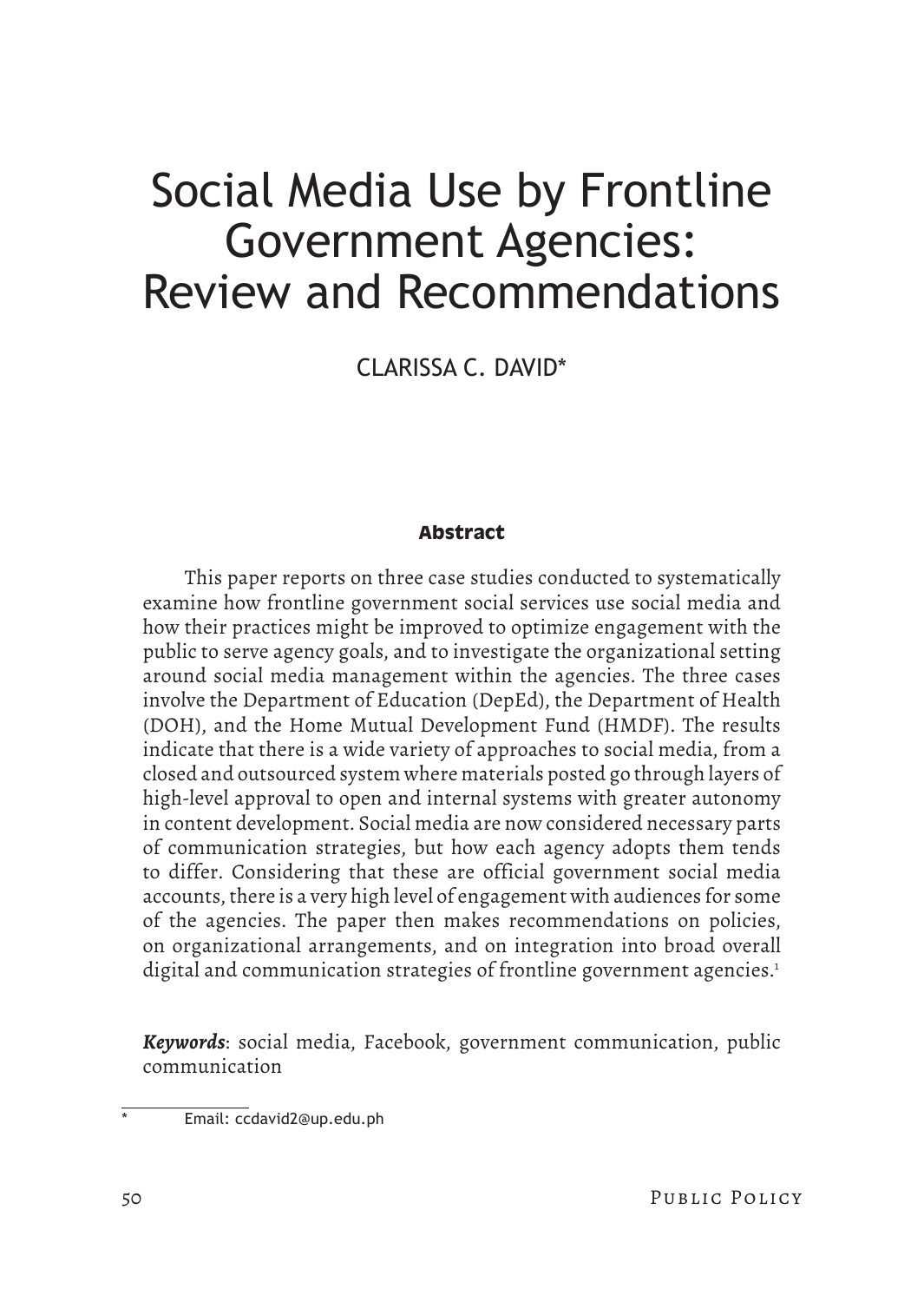Communication plays an important role in governance, and its strategic use can service the goals of different kinds of government agencies and offices. In particular, communication between agencies and their clients or constituents is necessary to fulfill various purposes. Offices need to inform and engage their constituents, who in turn need to have a way to bring their concerns to offices. Depending on the function of an agency, the extent of public engagement through communication varies, but every agency in government requires communication activities.

Almost all government agencies have communication offices that take charge of both internal and external communication functions. The functions normally include press or media relations, public relations, information dissemination, and corporate or organizational communication. Social media, as it has grown in importance, is now included among these functions.

Government agencies used to communicate with their public either directly through social service delivery or in a completely mediated manner through the press. The growth of social media use among Filipinos has provided a new way of communicating with relevant publics, a direct manner that is able to broadcast messages to large, connected, and networked audiences. Through the use of the two most popular social media applications in the country (Facebook and Twitter), government agencies are now able to bring messages to large numbers of people online without having these messages reframed and filtered by media organizations (Shirky 2010). At the same time, the interactive and networked nature of social communication online means that information flows both ways—publics communicate with institutions as well (Murthy 2013).

This paper reports on three case studies conducted to systematically examine how frontline government social services use social media and how their practices might be improved to optimize engagement with the public to serve agency goals, and to investigate the organizational setting around social media management within the agencies. The three cases involve the Department of Education (DepEd), the Department of Health (DOH), and the Home Mutual Development Fund (HMDF).

The assessment operates within a set of normative assumptions. First, that communicating with the public either directly or indirectly is necessary for good democratic governance, and that more communication is always better. Second, that citizen engagement with state institutions provide enabling environments for effective and efficient government. And finally,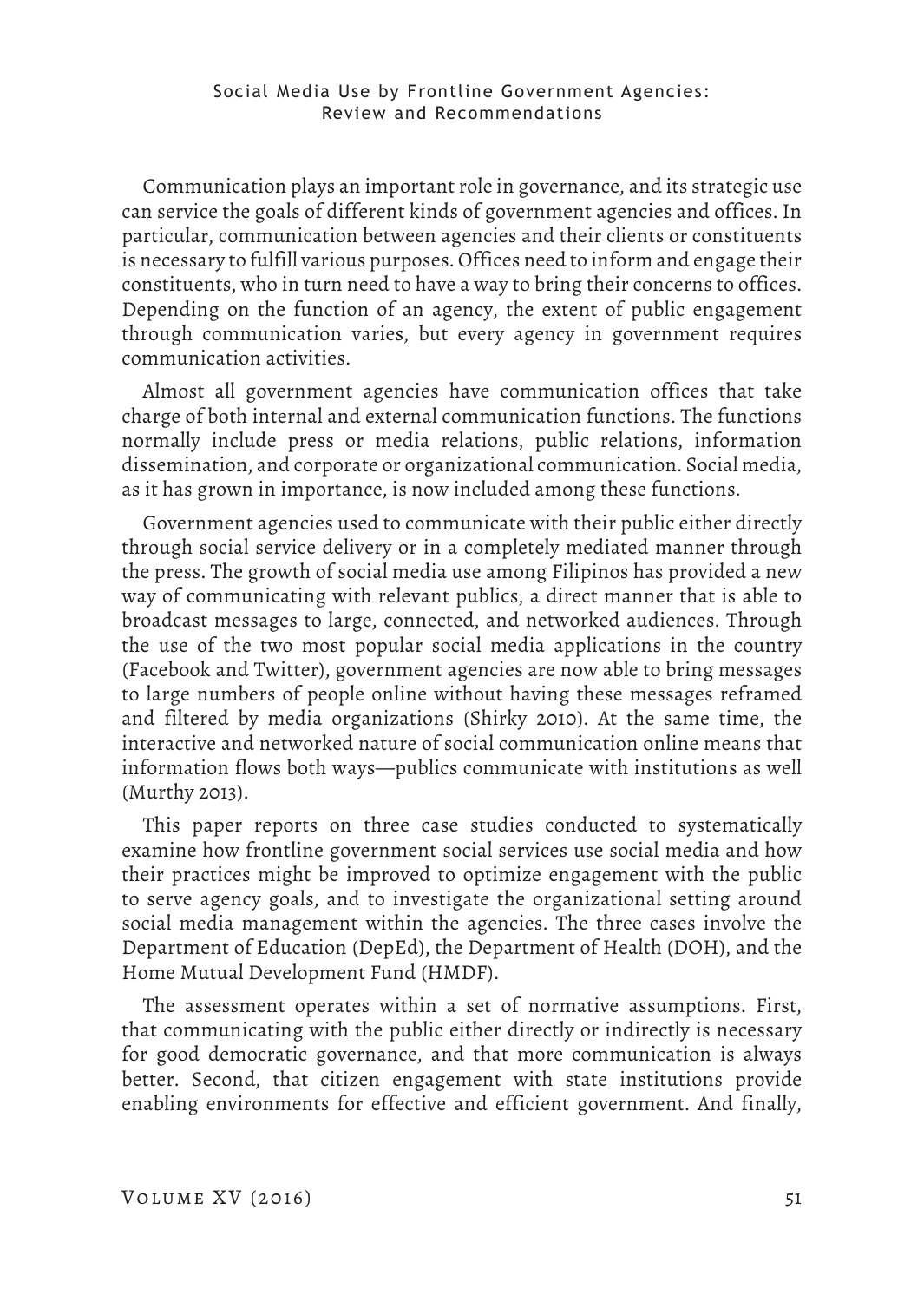that open government and open data are positive values that support goals of transparency and accountability. Taken together, these mean that institutions of government should be communicating with the public often, openly, and in an interactive manner.

## **What is Social Media and What are Its Possibilities for Government?**

Social media are platforms for communication. They are channels through which individuals self-organize into communities. The platform allows people in a shared network to interact, share content, and collaborate online. There are different popular platforms, foremost of which are Facebook (FB), Twitter, and Instagram. Examples of more specialized ones are LinkedIn for professional networking, Snapchat for sharing photos, and blogs.

Even with a relatively low rate of Internet access (estimated at 43 percent<sup>2</sup>), the vast majority of Filipinos that do access it are on social media. A large portion of Internet users is on Facebook (latest estimate 94 percent), and a much smaller portion is on Twitter. The Philippines is among the top 15 countries with the highest Facebook penetration rates in the world (Naidu 2013). Market innovations and the spread of smartphones have driven down the cost and broken down barriers to FB use. According to FB, there are 50 million Filipinos on the platform in the country. One of the major mobile phone carriers offers free FB access without data charges, allowing users to browse content on their news feeds multiple times a day. This means that a Filipino with a smartphone can access FB for free but cannot visit an official website or text (via SMS) a government office without charges. As the prices of smartphones continue to decline, there is reason to expect even broader social media use over the long run.

Although there are many different social media platforms, this study examines the use of only two of the main ones, Facebook and Twitter. And between the two, Facebook is considered much more important because of its massive reach. Twitter, by way of individual reach, is not big in the country, but it is heavily used by reporters, editors, and bloggers. It provides agencies a good way to get their messages to the rest of traditional media.

# **Why is Social Media Different?**

Social media has a number of features that distinguishes it from other channels of communication. Information posted on social media reaches a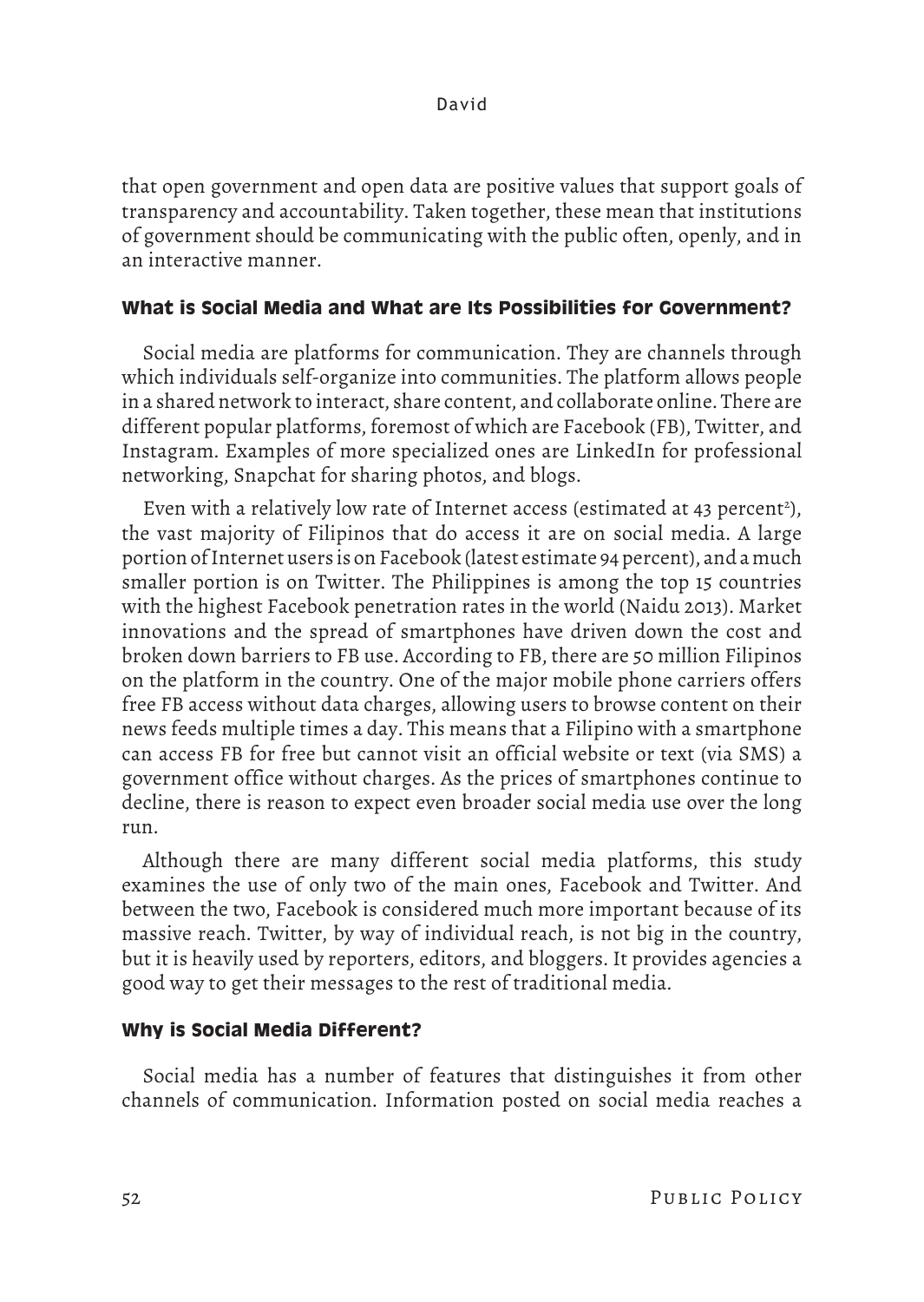broad audience without the mediation provided by reporters and editors of the traditional media. In this way social media posts provide greater control over the messaging and narrative of all content and communication of an agency.

It does many-to-many communication instead of the usual one-to-many. That is, when an organization participates in the social media space, it is participating in a conversation and not in a broadcasting situation where the agency speaks and everybody else listens. Interactive platforms mean that when an agency posts, they get engagement from constituents in the form of comments, likes, and shares. Information flows both ways; the channel allows the agency to receive information from members of the public. Comments by the public on an agency's FB page are also publicly visible by default, which means that when a citizen posts criticism on the agency page it is visible to everyone.

Government communication in the age of networked society is much different compared to communication in the age of one-way information dissemination-type media. Figure 1a shows how communication worked before citizens were online (Shirky 2009). Government is the source of communication, and it sends information out to audiences, either directly to the public or through the press. There was little, if any, feedback mechanism that allowed government to be the recipient of information when it was the public that sought to communicate with agencies. Figure 1b depicts communication flows in a social media setting (Shirky 2009). Government is both the source and the audience. Facebook pages and Twitter accounts broadcast information directly to a larger public, including the press. Unlike traditional media, however, these platforms allow citizens to send messages directly to government agencies (Waters and Williams 2011). It is, therefore, up to the agencies to determine how they are going to treat direct comments and queries through social media sites, officially or unofficially, and with some thought to the implications regarding institutional rules of communicating with beneficiaries. For example, when a citizen stuck in traffic along Commonwealth Avenue on a Sunday morning wants to know what the reason for the traffic is, she can tweet @mmda directly. This message is public and can be seen both by the Metro Manila Development Authority (MMDA) and everybody else on Twitter. The person manning @mmda can respond directly to the query or not, can choose to engage followers or to remain a broadcaster.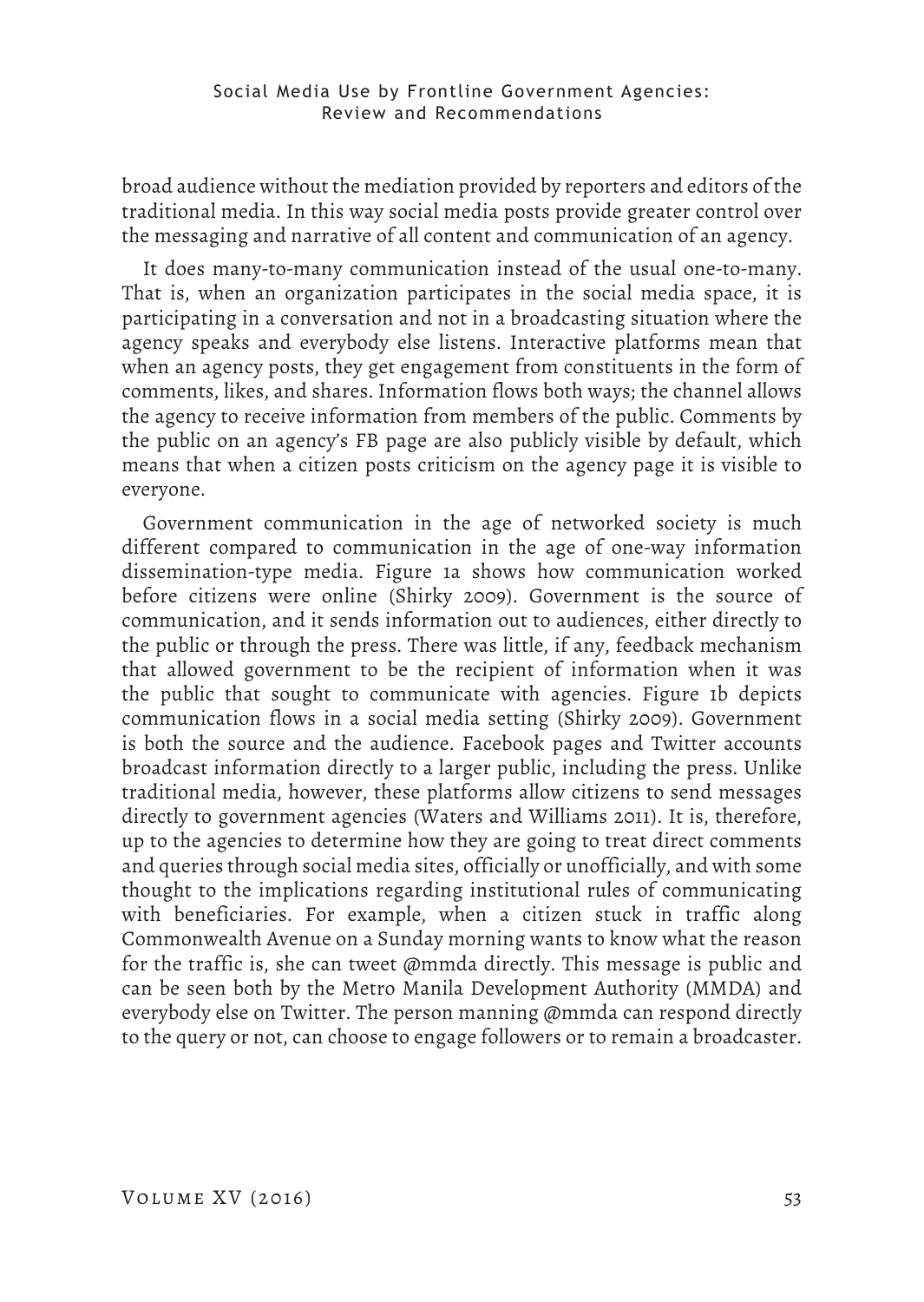

**Figure 1. Types of communication flow between government and citizens**

Often, the crowdsourcing potential of social media is overlooked by institutions that have a presence on social networking sites. Engaged followers are not only willing to ask questions they need answers to, but are also willing to provide information when asked. For example, the Department of Education once asked tweeters to send them photos of school building damage caused by Typhoon Glenda, and a number of people responded. This is important information that can aid in logistical planning for response. The theoretical framework we adopt in this study is cognizant of the various types of interaction and engagement that are practiced on social media to determine the appropriate policies for government institutions.

Communication practitioners operate from a framework of multiple audiences. Audiences are not homogenous sets of populations, but can be subdivided in meaningful groups that should be reached and engaged in a targeted manner. Different audiences will find different kinds of information interesting and useful, and each type of audience requires a different sort of engagement. It is similar to targeting different stakeholders, except that in this case the audiences are not only stakeholders; they include people who have a general interest in the subject and may not be directly affected by the activities of the agency. For government institutions, some of the important sub-audiences are: (1) issue publics, or especially interested members of the citizenry, (2) policy elites, (3) target beneficiaries in the population, (4) the press, (5) the general public, and (6) internal publics. This framework accommodates the varied nature of audiences and their role in agency engagement with citizens. It results in a policy that gives specific and useful guidance on how to design messages that maximize social media's impact on agency goals.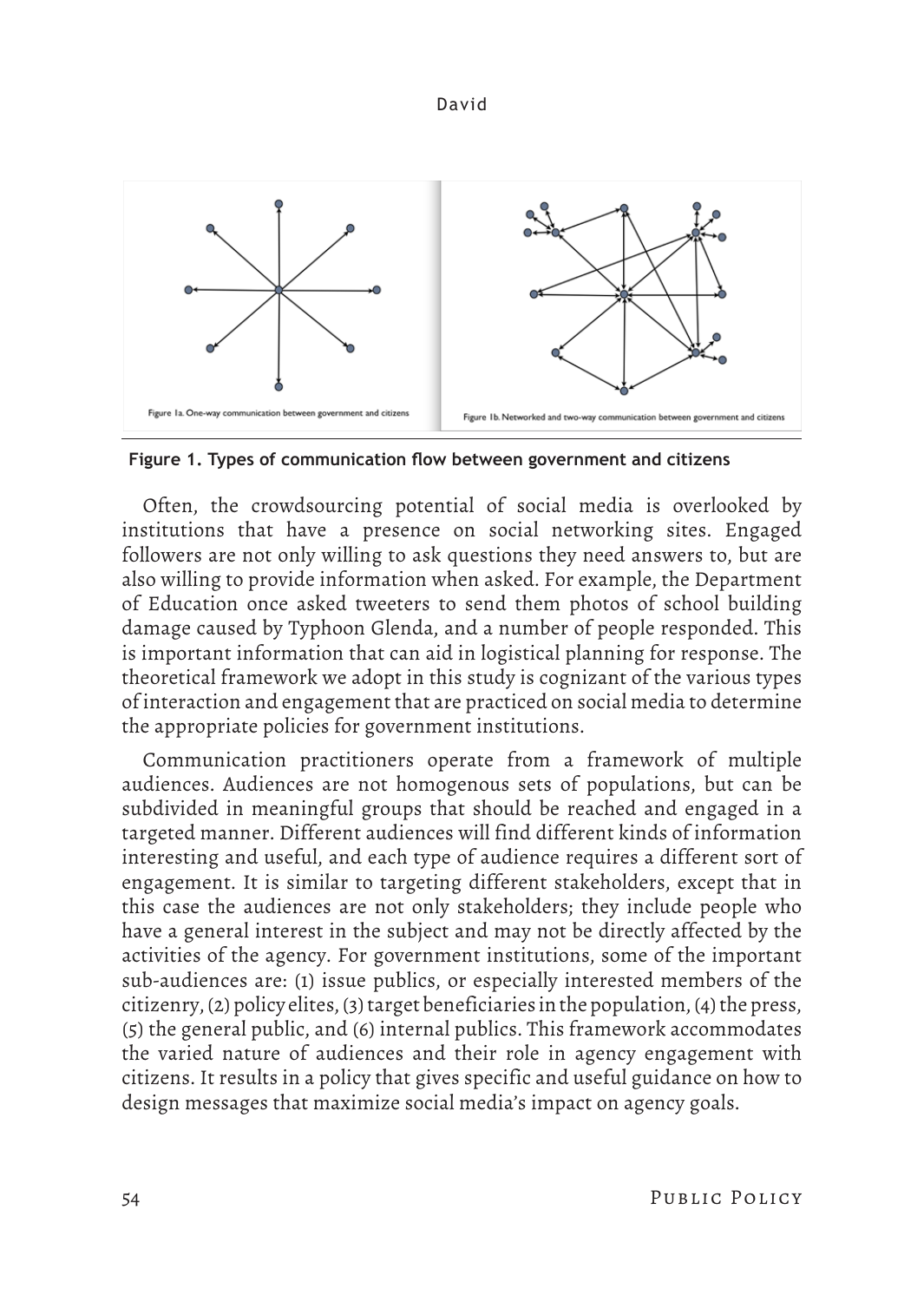This policy research investigates how social media activities are conducted within the organization and in the confines of the institutional constraints that typically accompany government activities. Any policy of social media should be cognizant of the impact of institutional arrangements on the freedom to publish information, the ability of the communication team to directly engage with audiences through social networking sites, and the overall interest in expanding public engagement with the agency.

While there are clear benefits for agencies to have a direct line of immediate and fast communication with its publics, there are limitations to its use and there are risks attendant to ease of adoption. Anybody with a computer and a laptop can open and run a social media feed for an institution, but the messages that will be relayed are limited in that these must be short yet self-contained. Messages lose contextual information that may be necessary to make sense of what is shared (Harlow and Johnson 2011). In addition, information via social media expires rapidly; it gets drowned out by millions of other messages that are being posted at the same time. How can attention be gained and sustained? What kinds of information can be officially released through social media? Who are allowed to speak on behalf of the institution and to what extent are these messages binding? Among the people manning social media accounts for government, to what extent are they able to fully address queries posted online? Online presence signals a readiness to respond in a fast manner, so presence in social media carries with it a public expectation of rapid response. Agencies must be prepared to provide this by having the appropriate team in place with sufficient manpower resources.

# **The Special Potential for Frontline Service Agencies**

As with their other communication activities, frontline government agencies can use social media for many functions. They have important public information to disseminate regarding programs and policies. Social media are critical contact points for interfacing with constituent publics and stakeholders (Nitschke, Donges, and Schade 2014).

Fostering communication with the general public and with special interest groups *creates transparency*. When people see news about the activities of an agency, even when the information emanates from the institution itself for public relations purposes, there is greater awareness of the kind of work being done within the agency. The general public usually has a limited understanding of the work of many of the biggest and most important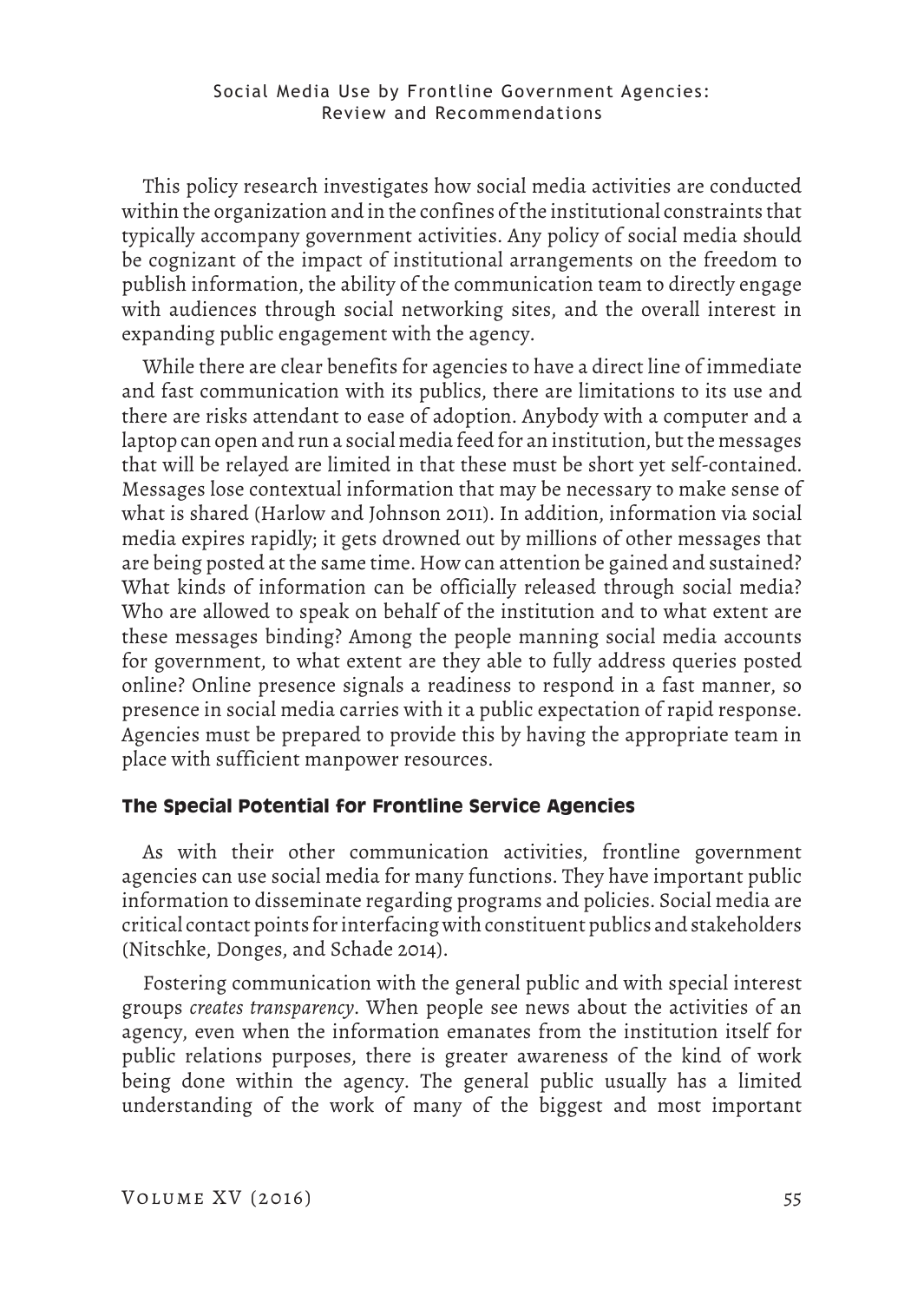agencies of the government, even those that deal directly with service delivery like the DepEd and the DOH. Any information about agencies is better than no information; left to the news media to report on the activities of agencies, very little information will trickle down to the public.

Social media allows agencies to broadcast, in a manner of speaking, any kind of message (Allen 1992; Jue, Marr, and Kassotakis2010). This creates a sense of presence for constituents, making them aware that on a daily basis, work is being done in these institutions. As a consequence, a greater understanding of the scope of work of agencies will arm citizens with the necessary knowledge to find what they need when they are in need of services from an agency. For example, the MMDA has a strong social media presence; those on Twitter who are aware of this presence can directly query MMDA about traffic situations in specific streets and areas, and expect a response within a short period of time. By contrast, those who rely on the MMDA for traffic information only through radio reports cannot ask about specific streets and areas. The channel allows the agency to promote its work while at the same time expanding direct delivery of service through social media channels. All of these scenarios would also contribute to greater *trust in government institutions* assuming that the level of transparency perceived by publics accessing social media channels to converse with government agencies is high.

A social media strategy can and should incorporate a goal of *greater engagement with the public*. Some agencies maintain social media accounts only to send messages out, never to respond directly to comments by citizens. On the other hand, there are agencies that consider social media queries official inquiries that should be responded to with immediacy, as the channel demands a quick turnaround. The approach that an agency takes depends largely on the internal policy (or lack thereof) and the institutional structure surrounding social media management. These will be examined as important factors in assessing the effectiveness of the social media presence.

Government agencies also use social media to converse with the press. While traditionally, agencies would have structured communication through press conferences and press releases (Bennett 2004), or unstructured communication through interviews, the social media environment has created a new relationship with reporters and editors that is somewhere in between (Lasorsa, Lewis, and Holton 2012). It provides the space to be preplanned and yet is not as rigidly presented as a full press conference. The press is an important target audience for government agencies and officials, and reporters and editors are increasingly turning to social media to find sources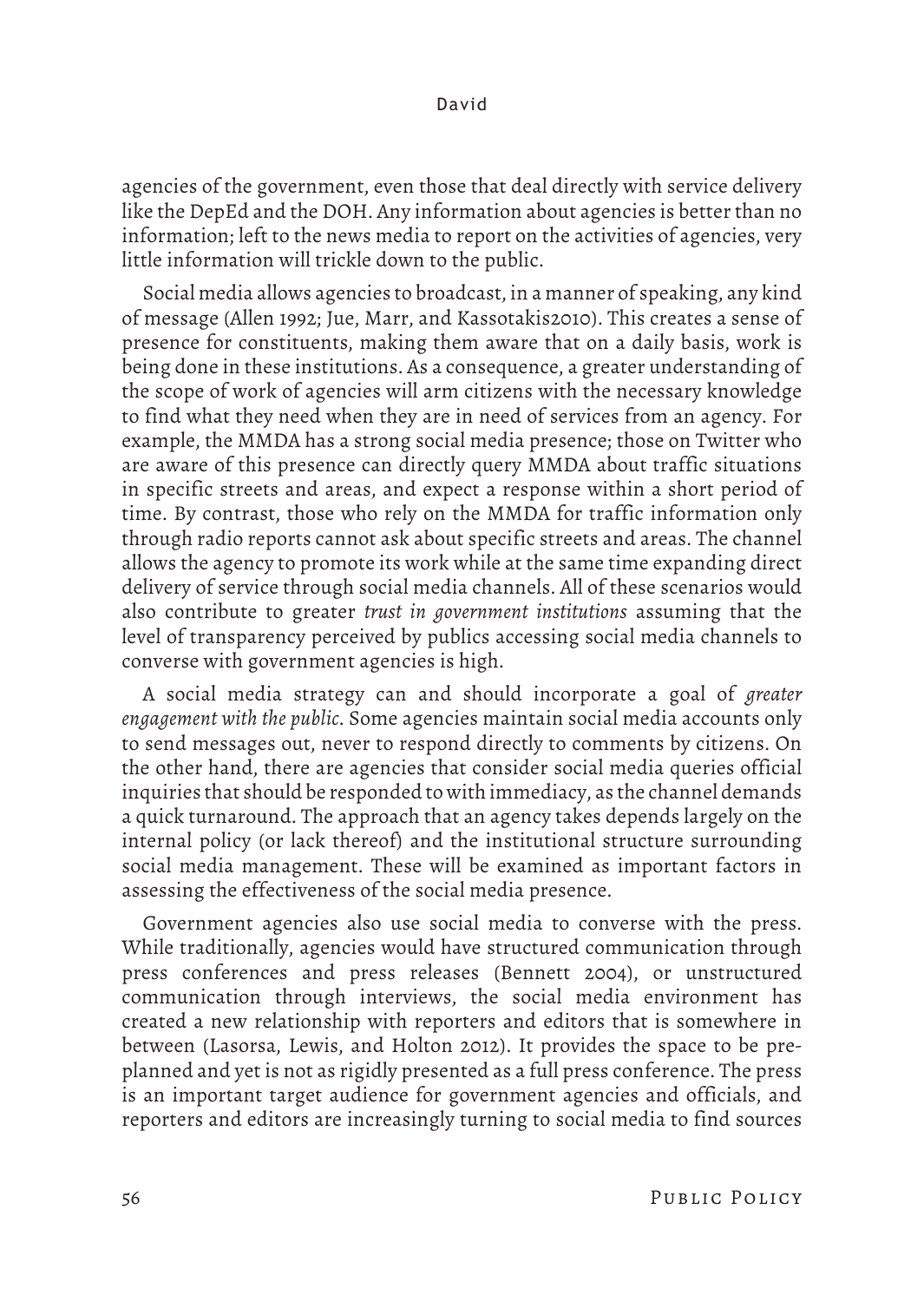of stories and official statements (Poell and Borra 2012). This sort of interaction is new, practices have not been institutionalized, and internal policies would help clarify the role that social media can play in *government-press relations*.

*Inter and intra-agency communication can be enabled* through social media channels (Franks 2010). This is evident during disasters when organizations like the National Disaster Risk Reduction and Management Council (NDRRMC) cooperate with MMDA in determining damage assessments or status of flooding in the metro, all through communication on Twitter, either directly or through the press' Twitter accounts.

Since the mandates of line agencies involve public-facing service delivery, there should be a direct line of communication between agencies and citizens, allowing as well for a direct line of accountability. They have, or at least should have, closer relationships with citizens, and so most line agencies deal with large external publics or audiences. Many agencies have functioning social media accounts, but the nature of their use varies widely.

| Client-citizens                                   | Channel for queries and feedback, source of information,<br>dissemination of programs, rules, guidelines, forms, etc.                                        |
|---------------------------------------------------|--------------------------------------------------------------------------------------------------------------------------------------------------------------|
| Internal audiences/<br>Corporate<br>communication | Dissemination channel, source of information, creating<br>culture of shared credit for work, building networks of<br>practice, place to share best practices |
| General public and<br><b>CSO<sub>s</sub></b>      | Overall awareness of agency's work, functions, and mandate                                                                                                   |
| Press/News<br>organizations                       | Contact point for comment, official statements and<br>positions, general monitoring for stories                                                              |
| Other agencies                                    | Coordination and broad awareness of activities                                                                                                               |

|  | Table 1. Audience segments and potential social media functions |  |  |  |  |  |  |
|--|-----------------------------------------------------------------|--|--|--|--|--|--|
|--|-----------------------------------------------------------------|--|--|--|--|--|--|

Table 1 illustrates the different ways in which social media can function for agencies in relation to the different audiences they usually deal with. In theory, agencies can take comments and feedback directly from beneficiaries and use social media as a channel for customer response or service delivery. Social media can be used to monitor the news environment so agencies can respond to fast-developing situations. The channels are, in fact, routinely used for disaster situations by different government agencies in a coordinated way. Social media can also be used generally to provide a venue of promotion for the institution's work and its image. A strong and constant presence gives citizens the impression that the agency is doing its work, is accomplished, and is responsive to the needs of its target publics.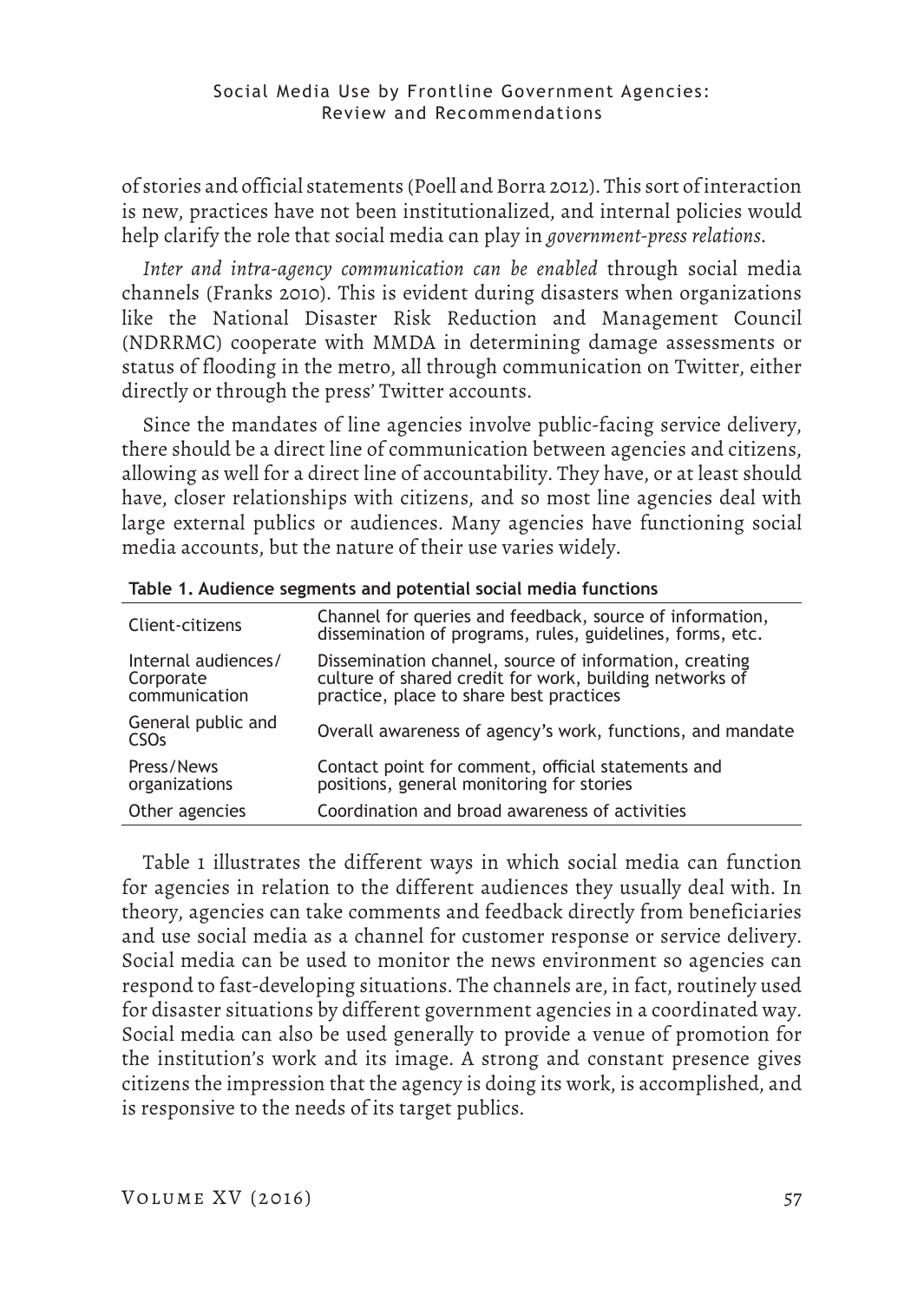The present research was conducted to answer the following questions:

- 1. How do frontline social service agencies use social media?
- 2. How might the practice of social media engagement with the public and the press improve to serve agency goals?
- 3. What is the organizational setting around social media management within agencies?
- 4. What are the ideal organizational arrangements for social media management to enable best use of the platform to assist in achieving agency objectives?

# **Method**

This research into practices of line agencies was conducted through case studies, in-depth and comprehensive investigations of various aspects of different agencies' social media communication practice. Three cases were selected, each with a different approach to its social media but all of them with a significant presence on Facebook for at least three years.

A focus on frontline agencies is applied since these are the ones that must have strong ties with broad constituents and beneficiaries. They often interface with the public and should have existing relationships with large segments of the population. The nature of their work puts them in direct line of sight of important public issues that are the most critical points of contact and can be the most effectively served by social media strategies. The three cases examined are the Department of Education (DepEd), Department of Health (DOH), and the Home Development Mutual Fund (HDMF, more popularly known as Pag-Ibig fund).

These agencies are mandated to provide social services on a massive scale and, compared to others, they have immediate and direct contact with their constituents or clients. All three have active Facebook accounts and some have active Twitter accounts, although Twitter activity tends to be seasonal.

Each case investigation entailed the following specific information gathering activities: (1) interviews with communication staff, (2) interviews with staff responsible for creating content and posting on social media accounts, (3) observation and analysis of online activities of social media accounts, (4) documentary review of communication policies, (5) analysis of metrics of engagement and reach, and (6) analysis of institutional structures and support for social media use. Fieldwork and observation work was conducted between April and December 2015. Engagement metrics are the numbers of comments,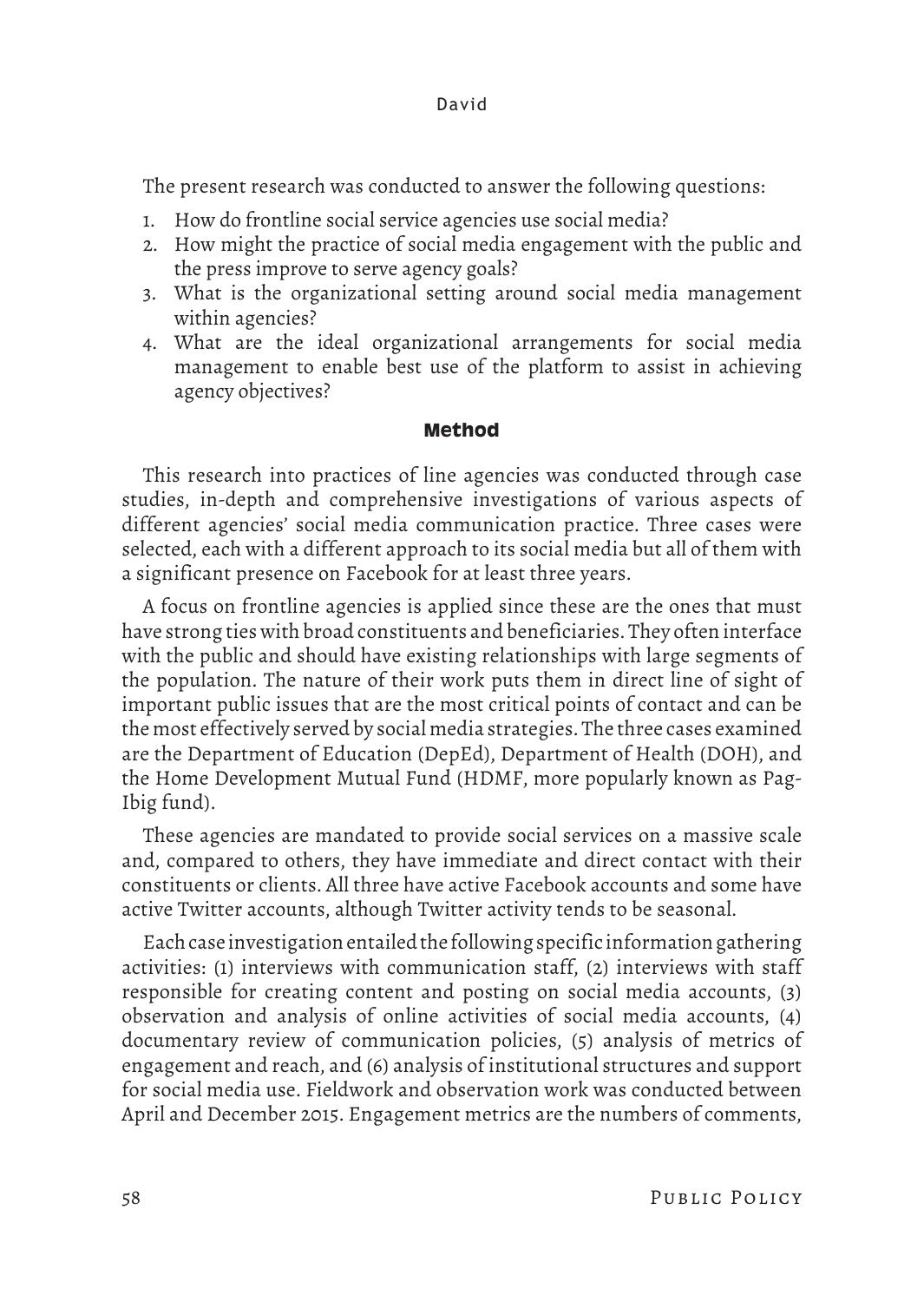shares, and likes of each post. In contrast to lower ones, higher values signal that the post is interesting enough to motivate people to engage with the content and spread its reach.

All three are social sector agencies and have direct dealings with the public. This section provides a brief background of the features of each agency that have a direct relevance to social media.

## **Department of Education (DepEd)**

The DepEd oversees a massive institution comprised of over 47,000 public schools, over half a million public school teachers, and layers of division, regional, and central offices. In an average year, around 20 million students are enrolled in public schools at both the elementary and high school levels. Its structure is centralized, meaning all schools report directly to and are funded through the central office. As such, DepEd has a direct line of communication to all public school principals, staff, and teachers.

DepEd has a large internal public that figures into its social media strategy. Their internal publics include all employees, offices, and sub-national organizations that work directly with the agency in various capacities. Schools are not all wired but many are connected to the Internet and active on social media. Subnational offices and internal interest groups (for example, division-level disaster coordinators) create FB groups and accounts, small communities where functions and interests are shared. These pages are used to organize and announce events, share experiences, post information, and maintain networks. The internal publics are very loosely organized and many are transient, characterized by high levels of activity in the beginning and then tapering off after some time. Still, the groups sometimes have intermittent functions.

The external public is very large for DepEd and includes students, parents, and broader communities (e.g., LGUs, NGOs, the private sector). However, the information needs of each set are generally low because their relationship with schools is straightforward and the highly localized presence of schools and division offices means external publics have direct access. There are information needs that are regular and scheduled (e.g., requirements and dates for enrollment, events, graduation), and there are information needs that are unanticipated (e.g., *walang pasok* advisories for school closures).

In addition to the external public to whom service is directly supplied, there are "political" external publics who have a broader interest in the DepEd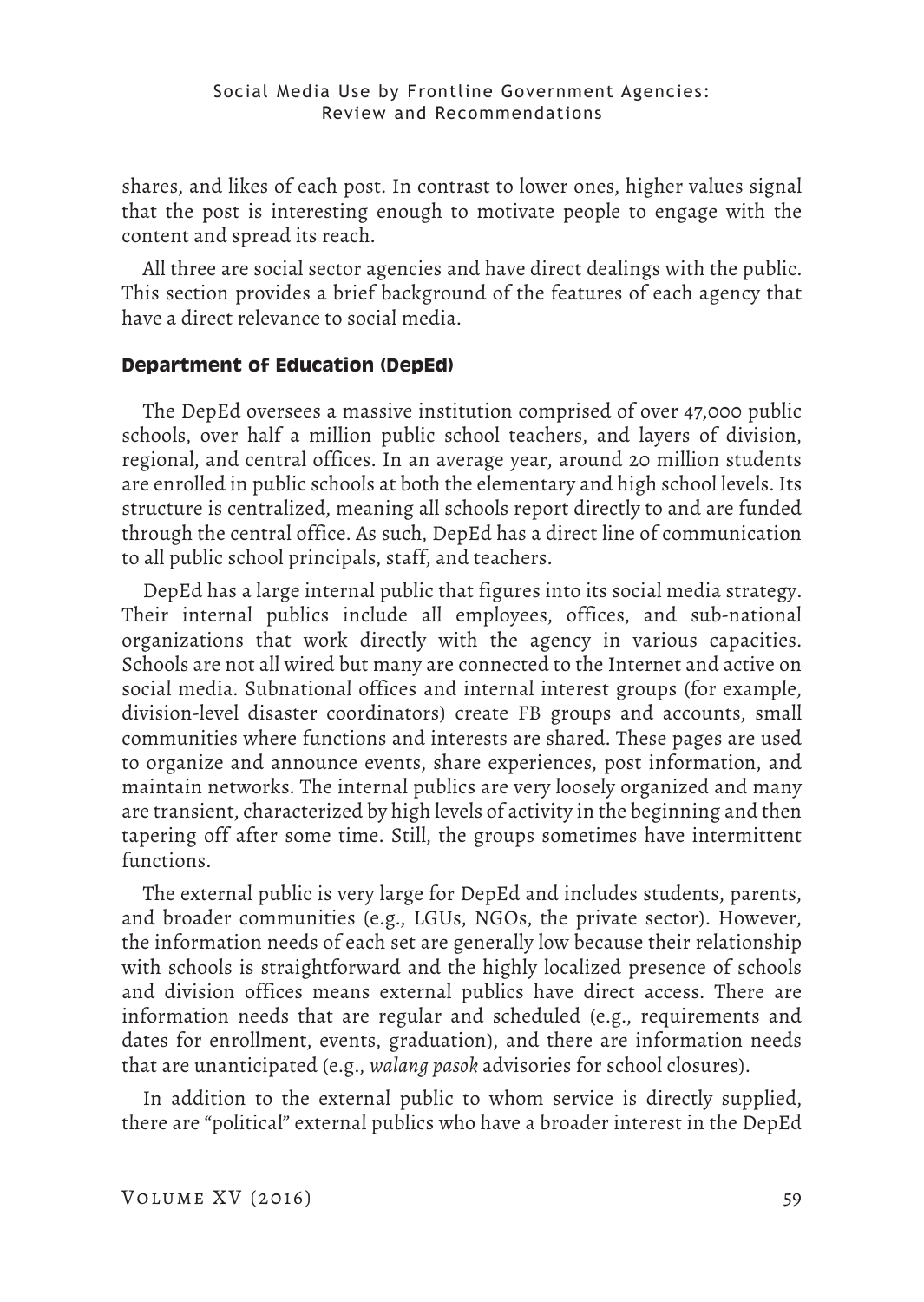as a government institution. The main mediator of this public is the press, specifically reporters and editors tasked to cover the education beat. There are seasonal news cycles when the DepEd gains much attention—the start of every school year, and, on a more unscheduled basis, when there are developments for large reform measures (e.g., K-12).

DepEd has strong relationships with other agencies, such as the DOH, National Disaster Coordinating Council (NDCC), and Department of Social Welfare and Development (DSWD), because it is involved in programs and actions that require access through schools. In many ways it functions as an information hub between these agencies and the public in some cases—for example, for mass vaccination initiatives through schools, large natural hazard events, and national programs.

# **Pag-Ibig**

The service of Pag-Ibig is to provide individual loans toward home ownership. Its audiences are more specific, but the products and information are more complex. It is not a large bureaucratic institution like health and education, but provides housing support on a frontline basis and is the only housing office that deals directly with the public.

Pag-Ibig's internal audience is small and very controlled. It does not have city or municipal-level offices. Since its products are confined to housing loans, it does not have close working relationships with agencies outside of the key housing offices.

Its external audience, while smaller and more specialized than that of DOH and DepEd, is highly involved. Since the product and the audience are both specific, information exchange and efficiency of that exchange are critical to effective service delivery. A cursory examination of the Pag-Ibig FB page reveals that people interested in taking out loans ask direct questions about requirements and loan products. This is not the behavior of audiences for the other agencies where the nature of information exchange is more homogenous and less specialized.

# **Department of Health**

The DOH is a devolved agency and does not have direct reporting relationships with the smallest health service units in local areas, the barangay health centers. Since its service delivery functions were transferred to local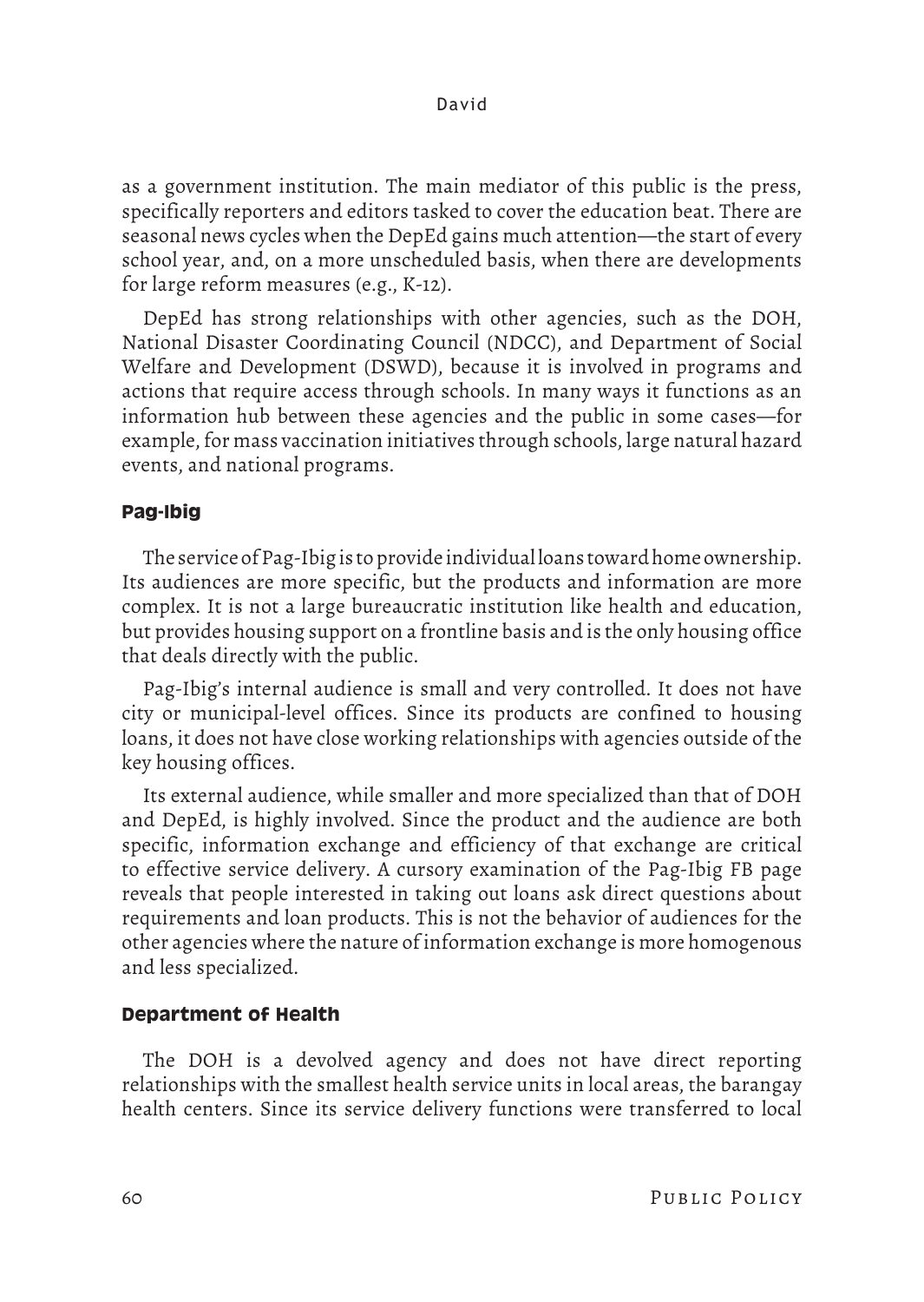government units (LGUs), the DOH central office's function shifted toward policy-setting, response to epidemics and other health hazards, overall monitoring, and provision of social health insurance, among others.

The internal audiences remain large, but the nature of their relationship with these audiences is different compared to the DepEd. While municipal or barangay health workers do not report to the DOH, their actions and programs are directly affected by decisions made by the DOH. Thus, there should be some interest in staying connected, but the imperative is not as strong as their imperative to be directly connected with the LGUs.

More important to the DOH are its external audiences. Their press and communication activities are often comprised of health advisories, information about risks of diseases, campaigns about vaccinations, and other health prevention programs. By and large, the communications conveyed by the DOH central office has remained confined to health promotion.

| Agency             | <b>Facebook Followers</b> | <b>Twitter Followers</b> |  |  |  |
|--------------------|---------------------------|--------------------------|--|--|--|
| Dept. of Education | 1,394,562                 | 2,624,619                |  |  |  |
| Dept. of Health    | 547,248                   | 416,812                  |  |  |  |
| <b>HDMF</b>        | 577,219                   | 3.079                    |  |  |  |

**Table 2. Facebook and Twitter follower counts (May 2016)**

# **Discussion of Findings**

In this section I discuss institutional arrangements, analytical findings, and implications on effectiveness of social media use. All three agencies make active use of Facebook, but their use of Twitter is either intermittent or nonexistent. Thus the main observations presented here pertain largely to FB accounts.

The three agencies have full intention to use social media as a key part of their communication operations for public-facing activities. Among the three, Pag-Ibig takes the most innovative approach and active stance in terms of making full use of the features of FB to connect with service clients. DepEd, in part because of its massive size and the size of its direct constituents, is also highly active and responsive online, but the nature of responsiveness is more generic and informational compared to Pag-Ibig which almost crosses over to client-servicing in the channel. DOH is the least active and has the lowest level of responsiveness, and the main reason for this is its institutional arrangement and onerous content approval process.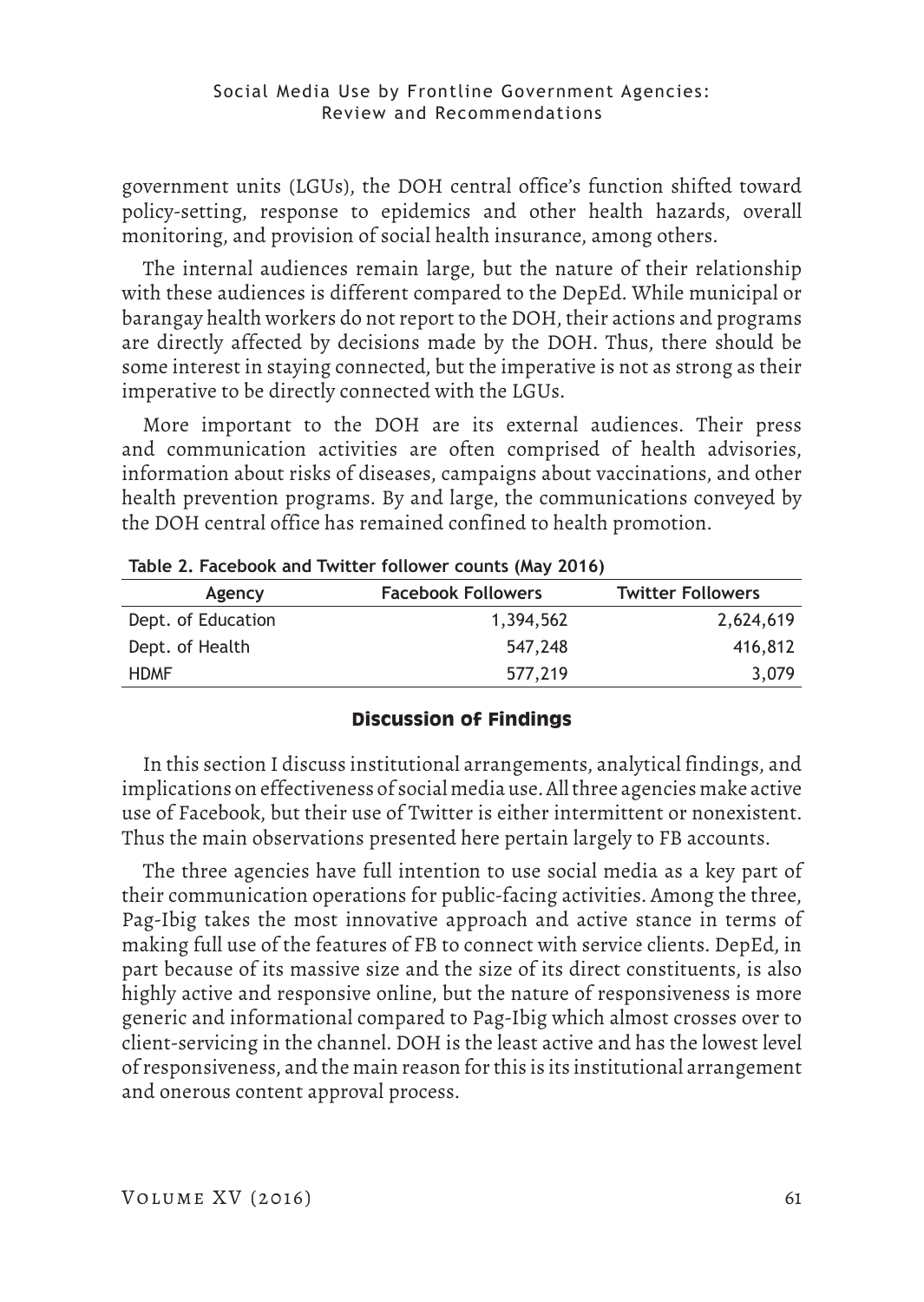## **Content Style and Strategy**

The primary driver of audiences in a social media account is content—its form and substance. If content is not compelling, interesting, attentiongrabbing, and optimized for the medium, then audiences are not earned and kept, even if one spends on advertising. Posts can be highly technical and not understandable to a general audience, or too heavy on text and thus not visually attractive. Timing and frequency of posts, when done in a strategic manner, can ensure audience retention and greater reach.

DepEd's FB account posts content that has a high production value, is original, and has relevance to different audiences. The messages contain mostly national-level, as opposed to local-level, relevant information—the same as Pag-Ibig. They are timely and relevant to a season in the academic year. These types of information appeal and are pertinent to a broader audience and are more likely to get shared. Using visual features like infographics and photos, a regular practice by both DepEd and Pag-Ibig, is considered best practice. Reposted news and announcements tend to get lower public engagement, and DOH relied on these for content throughout the months included in this study.

For DOH, in particular, many posts are press releases, publicity photos for events, and health advisories. Across these posts, engagement is relatively low, a consequence of the type of content normally shared on the site.

| Content of post               | <b>DepEd</b> | Pag-Ibig | DoH  |
|-------------------------------|--------------|----------|------|
| Photo                         | 80.2         | 85.5     | 18.6 |
| <b>Reposted News Articles</b> | 10.6         | 8.7      | 75.5 |
| <b>Reposted Announcements</b> | 5.5          | 4.3      | 3.6  |
| Highlights Agency Head        | 8.9          | 15.9     | 17.9 |
| Press Release                 | 11.8         | --       | 3.8  |
| Link to agency website        | 28.2         | 100.0    | 0.9  |
| Link to other websites        | 15.2         | 13.0     | 78.9 |
| Type of information           |              |          |      |
| Special programs              | 25.0         | 4.3      | 2.0  |
| Regular services              | 42.5         | 27.5     | 9.9  |
| Local                         | 13.8         | --       | 14.8 |
| National                      | 62.4         | 46.4     | 11.0 |
| <b>Process</b>                | 18.7         | 18.8     | 8.3  |

**Table 3. Percentage of Facebook posts with type of content by agency**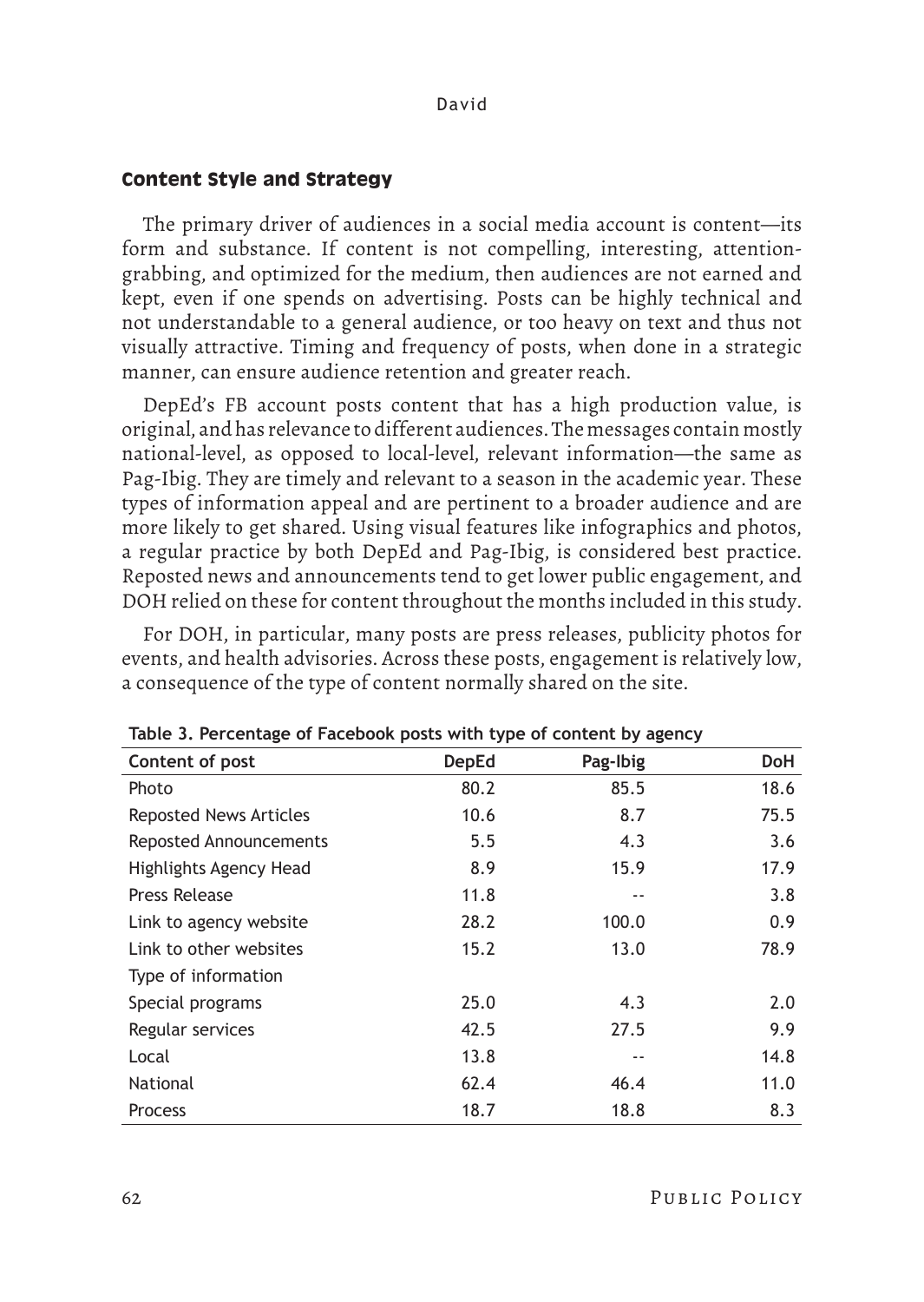#### Social Media Use by Frontline Government Agencies: Review and Recommendations

Most impressive for DepEd's account, and the reason for its continued relevance and large reach, is its active role during times of disaster preparation and response. When there are typhoons, heavy rains, or other forms of local crises, its FB and Twitter accounts actively disseminate information about cancellation of classes, solicit reports from followers to the channels for status reports, and responds directly to questions posted in relation to the event. During these times, audiences closely follow the pages and get used to following and engaging with posts, behavior that carries over to regular days.

One of the main issues of the social media strategies of all three agencies is the degree to which the agency website figures into the picture. For the DOH, and to some extent DepEd, there is no clear and regular link between social media posts and the website. FB accounts are not repositories of information as people cannot easily search through it if they are looking for something specific related to the services offered by the agencies. Social media strategies should be a seamless part of a broader online strategy that includes the website and quick adoption to new platforms that might arise. Both the website and the social media strategies should be designed in service of two broad goals: public-facing communication activities and internal institutional efficiencies.

There are types of posts that are not popular and should be avoided or used sparingly. These include the practice of DOH at the time of this research of making many posts that feature photos with the head of the agency. Doing this too much runs the risk of the page being seen as a publicity channel, causing audiences to tune out.

The popular assumption that human interest angles attract audiences, which holds true for news writing, does not appear to hold true with social media posts. Both DepEd and DOH data indicate that posts with human interest angles get a slightly lower engagement rate.

## **Responsiveness**

If social media is going to be taken seriously by the public as a channel to reach line agencies, the accounts must be responsive in a real way. This means that ordinary citizens should be able to send messages, post comments, reach out in some way, and expect some feedback. Using the channel to respond to queries in a public way, and not only to broadcast information, will result in better service delivery as well as reputation gains from being a government office that is accessible and engages the public. The other side of this, or the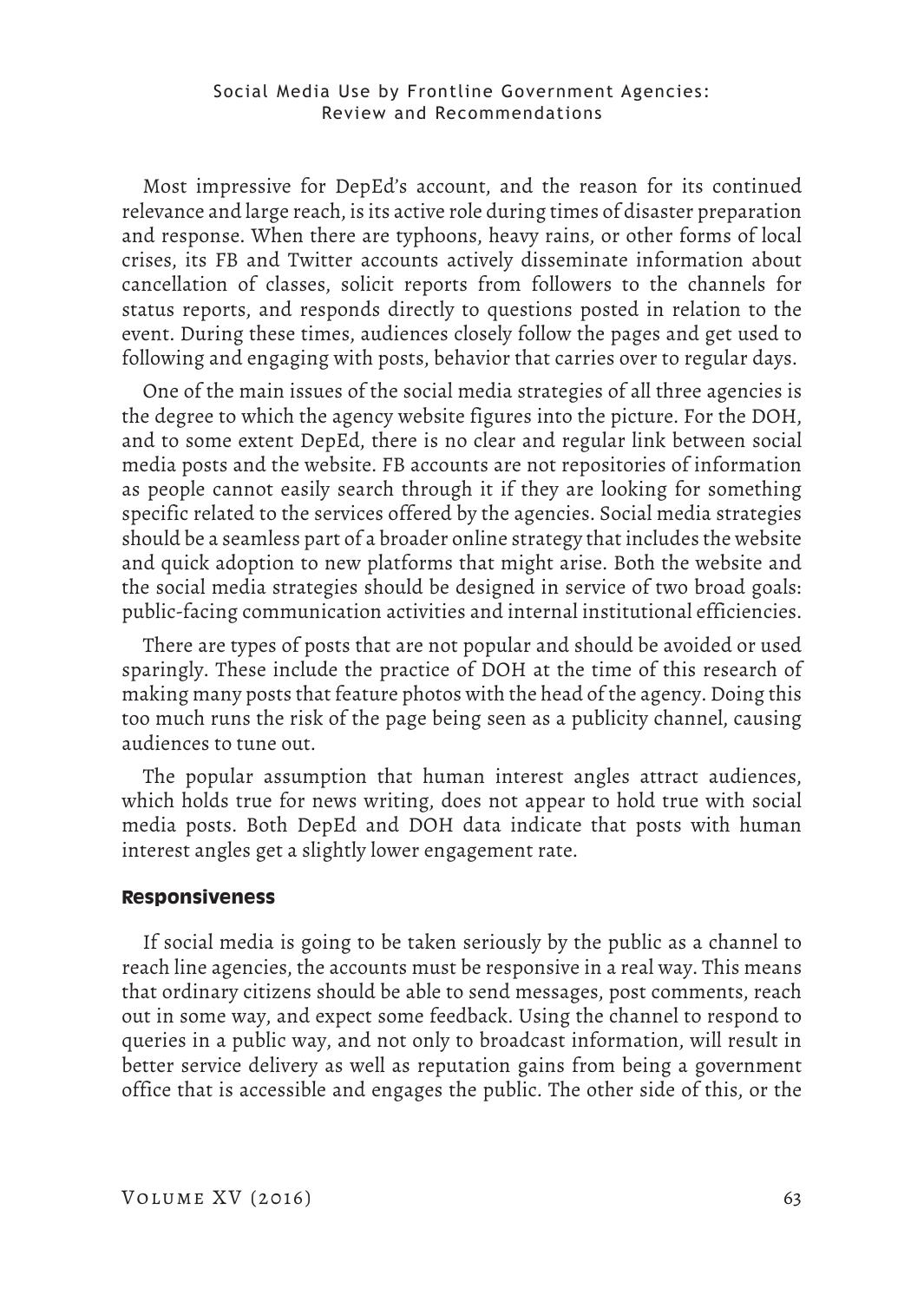



**Figure 2. Engagement rate by post with agency head**

risk, is that leaving queries unanswered will result in negative views and can erode the agency's reputation.

DepEd's page is highly active and engages its readers. It posts announcements and informational graphics that invite much interest from clients. Posts with practical information can get flooded easily with questions and comments, so answers are sometimes reposted for questions that are asked frequently. The answers come from the institutional page, and each answer tags the person asking, even if the same answer was posted before for a different person's query. It is good practice because it shows that the institution is paying attention and taking the query seriously. When the questions regard particular people or cases that should not be discussed publicly, they move the conversation to private messenger where it is more thoroughly addressed or is referred to the relevant office in the institution.

In sharp contrast, the DOH page, while active, gets low engagement. The information posted tends to be about personal health, and sometimes promotes events of the agency. There is limited interaction between the institutional account and members of the public posting. Although the account attempts to give responses to comments, they are not answers to the questions but just referrals to a phone number to call. This post is repeated over and over in a public way to different commenters. This behavior does not appear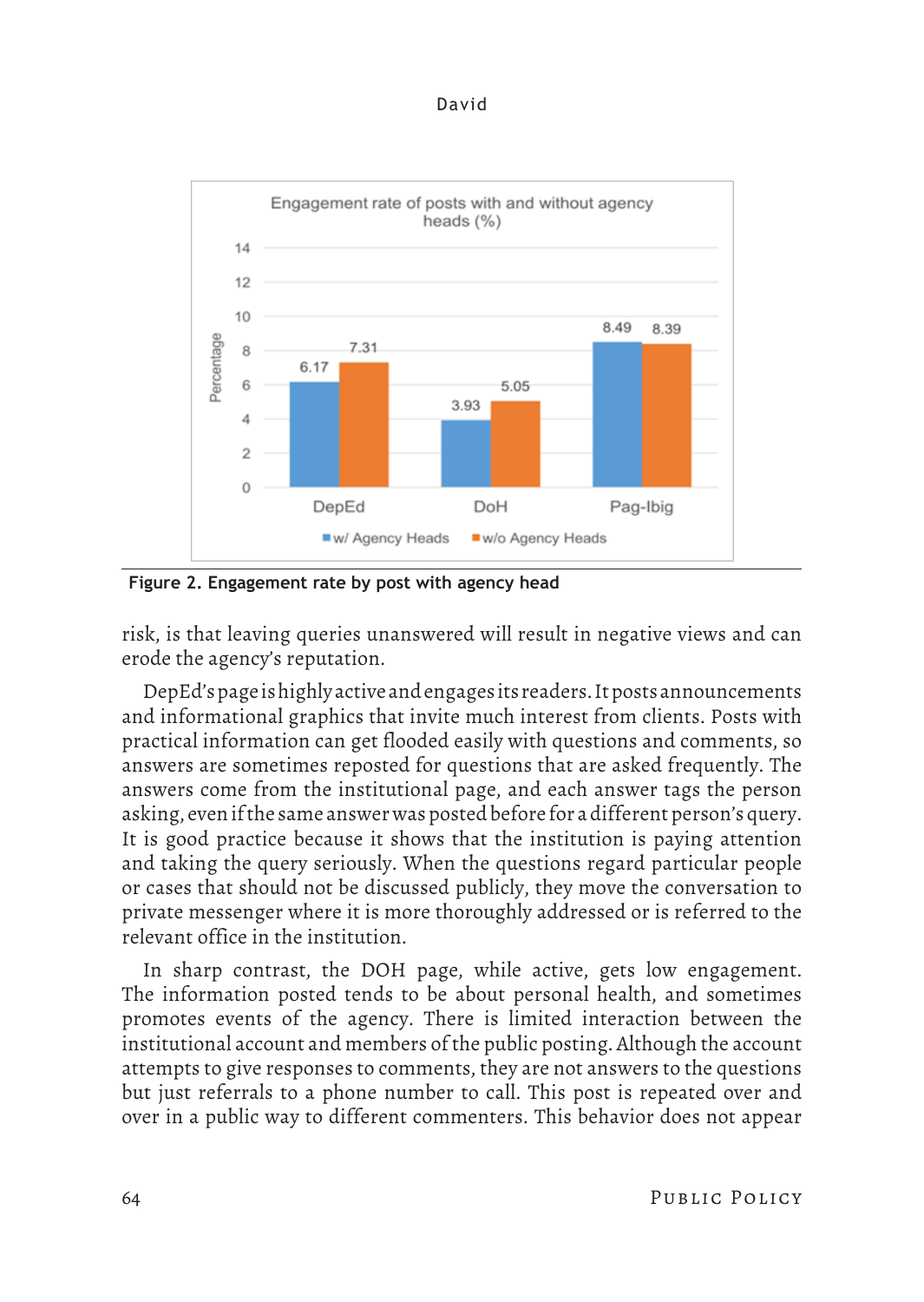responsive, and may backfire because the public can see the canned response posted repeatedly.

The most highly responsive and ambitious FB page is that of Pag-Ibig. All comments that pose questions are given direct answers and then provided web links to the full information needed. The answers are in Filipino and written in a casual but respectful tone. This level and specificity of engagement means that the FB page is functioning as a transaction window, saving on transaction cost for both the person asking and the agency.

# **Organizational Arrangements**

Social media teams' strategic advantage is best utilized under conditions of direct access to the agency's offices and a low degree of control over content postings. Where the social media person or team is lodged matters in their ability to experiment and innovate in the online space. When a competent and experienced social media or communication team is given a freer hand in content strategy, design, and execution, the FB channel tends to have innovative content and be more responsive. This is conditional on the communication team knowing a substantial amount of technical and operational information within the agency.

All social media functions for the three cases are lodged within communication offices, but the manner in which this function is dispensed varies greatly across the three agencies. It is influenced directly by the level of prioritization by the agency administration and the manpower capacity of communication offices.

The least involved communication office is the DOH. The Health Promotion Office functions as the de-facto communication arm of the agency, although its mandate is confined to health promotion and does not include internal communication. Given its limited manpower capacity for the communication function, the DOH decided early on to subcontract its social media management to a private firm. The firm was charged with maintaining the accounts, posting content, crafting infographics, and overseeing general strategy. Different offices within DOH send the information they wanted posted to the health promotions office, which approves and clears them for posting.

In one instance in 2014, a viral video that reflected poorly on the DOH circulated online. It had been posted on the social media account and immediately picked up and spread. The video was of a stage performance of children singing and dancing to a song that was disparaging to young girls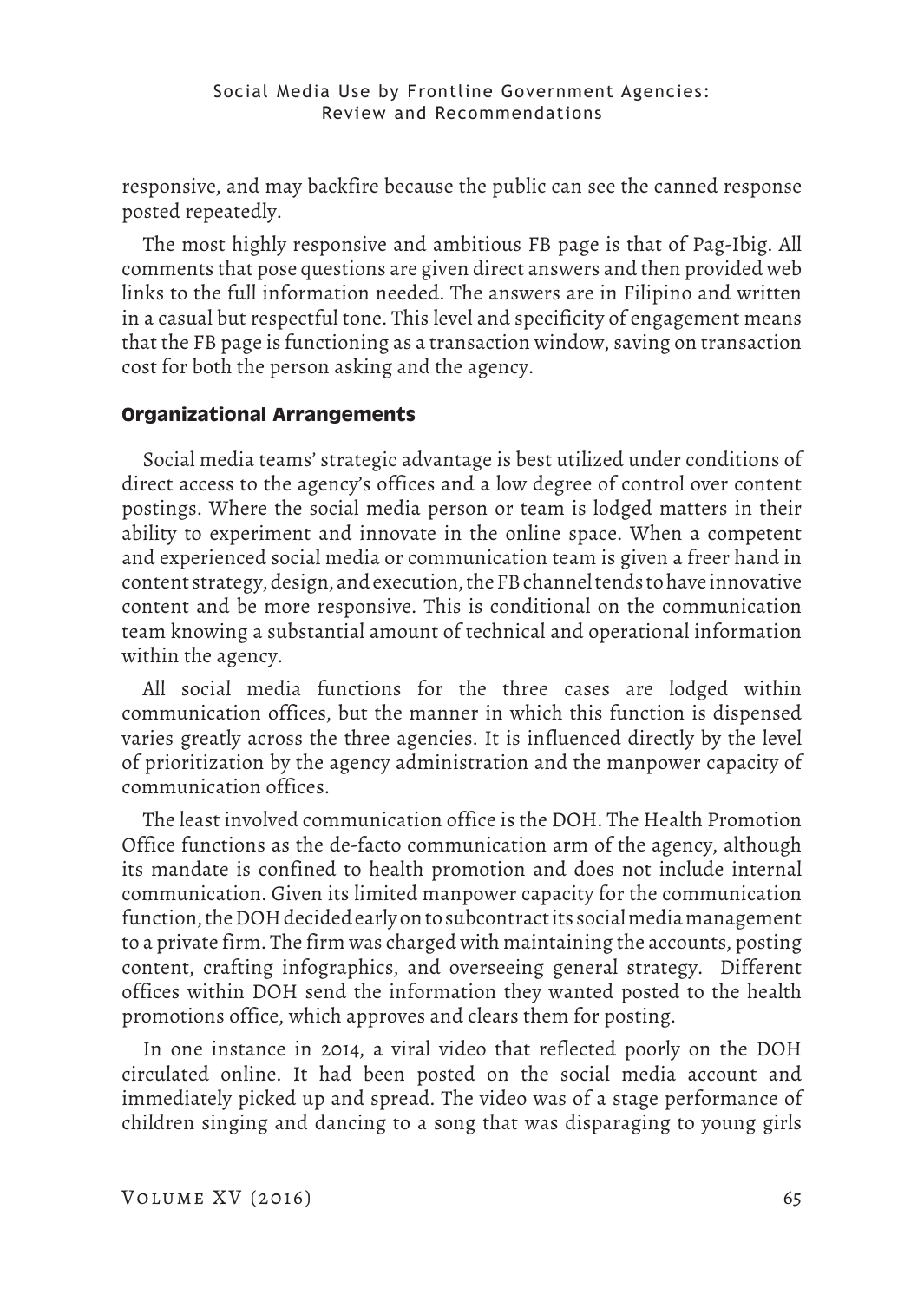and boys. The performance was part of a roadshow program of the DOH to promote responsible parenthood. It was widely circulated, picked up by national media, and invited scathing criticism. The subcontractor was caught off guard and did not know how to control the situation. The DOH responded in a belated manner. After this incident, the DOH made it a policy to involve the Office of the Secretary in the approval process of social media posts; the agency's reaction was to place strict controls on social media.

The combination of having strict controls over content and reliance on a subcontractor leads to generally lower potential impact of the DOH social media accounts for many of its possible functions.

By sharp contrast, the DepEd and Pag-Ibig sites both are run by communication teams that have a freer hand in all stages of the production and strategy process. Social media is part of the broader communication strategy and team. Therefore, the social media team draws from the overall press relations, public relations, and corporate communication content and talent pool. They have access to graphic artists, multimedia designers, and relationships with other offices of the agencies where content emanates.

While DepEd's communication function is lodged within the Office of the Secretary, there was no policy of the Secretary himself, or even of the next layer of management, of having to approve each post before it goes live. The same is true for Pag-Ibig where the social media team not only enjoys greater leeway to make decisions on postings, but is also likewise empowered to provide individual responses to comments without having to clear them with higher offices.

# **Recommendations**

For most government agencies, Facebook and Twitter have basic functions of disseminating information, announcing events, promoting programs, publicizing the heads of agencies, managing reputation, and communicating crisis, and sometimes acting as communication channels with internal audiences. For the most part, these are one-way communications. Thus the behavior of many agencies with their online presence is such that they are unable to leverage the key interactive features of the platforms toward their objectives. Outside of the usual functions, social media can offer greater service through direct engagement with constituents and beneficiaries—that is, using it not simply as a broadcasting channel, but also as a channel to gather information, to respond to queries, and to provide service.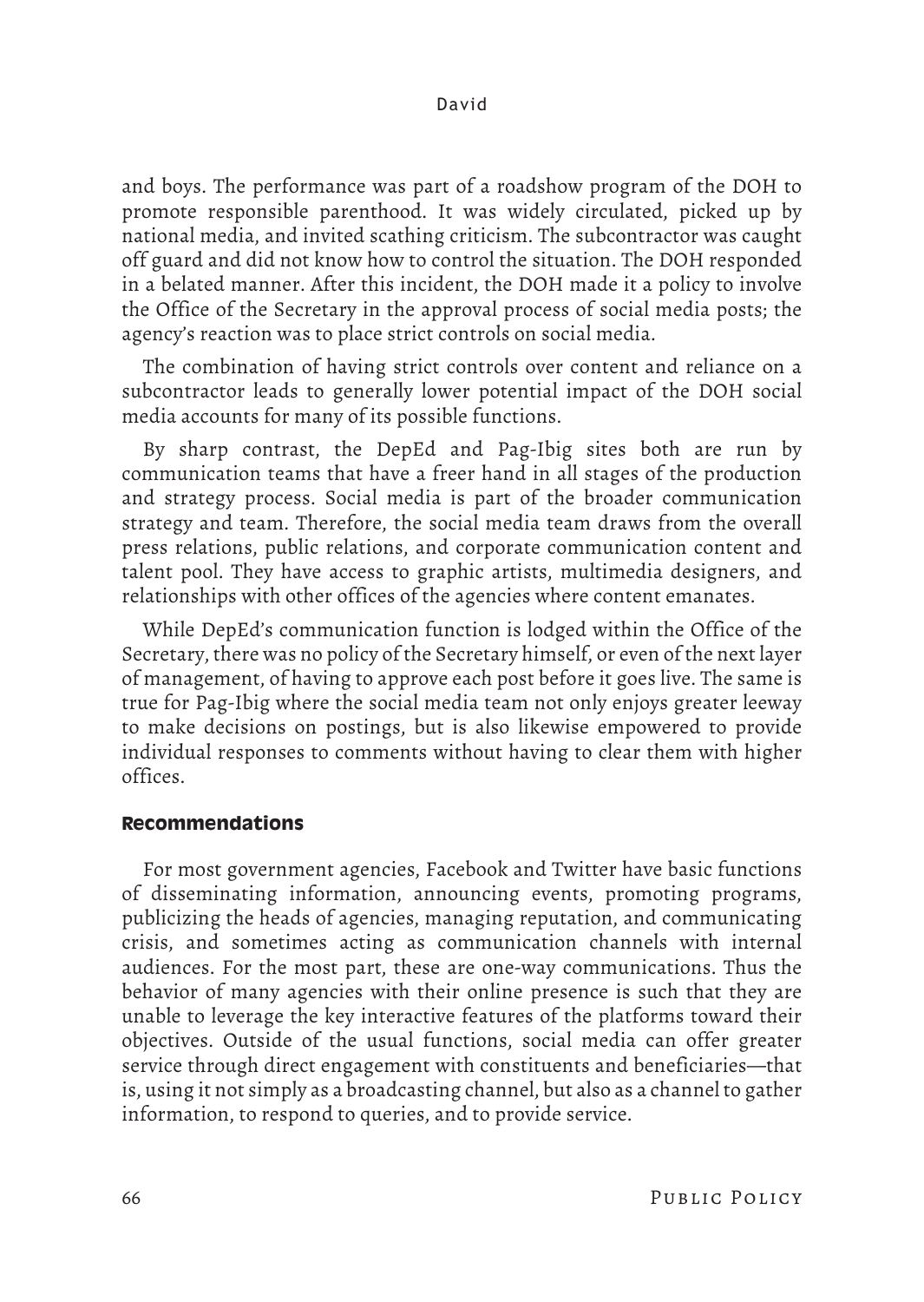# **Integration into Overall Digital and Communication Strategy**

Social media should be fully integrated in the overall communication and digital strategy of an agency. There is enough interest and visibility among high-level government officials for social media that it is often the case that Facebook and Twitter accounts are of more interest among officials than websites. It is a positive development in that top leadership usually places importance on these activities, but the risk is for the accounts to be separated in function from the offices that run overall communication strategy. Social media should work alongside and in the context of all other communication activities ongoing.

Maximizing the potential of Facebook accounts means trying to achieve the following:

- 1. Social media actions should be linked to functioning central websites that house all content. Facebook accounts do not take the place of websites because content in the former is not organized and archived to make it easy to find. As a practice, these two channels should complement each other. FB posts should always contain links to relevant sections of a website, driving traffic to the sites; websites should function as an organized repository of most things posted on social accounts.
- 2. The staff running social media accounts should be part of the bigger communication office, or at the very least have direct working relationships with external communications, press relations, and corporate communication.
- 3. Social media staff, as with the communication offices, should have direct working relationships with all technical offices of an agency. This is to ensure a constant stream of accurate and timely information that can be turned into social media content. If the social media team is isolated or separate, the accounts are unlikely to thrive and gain interest.

# **Social Media Voice is Informal yet Authoritative**

Social media is unique from traditional media in that on social media there is a perceived "personality" to an account, the personality of the agency. People who are on the platform are used to a communication style that is different from the typical press release, press statement, or prepared speech from agency officials. The communication style is informal yet authoritative; it is not an institutional voice but a personal one, and is more direct and informative. The closer relationship that is fostered with citizens through social media extends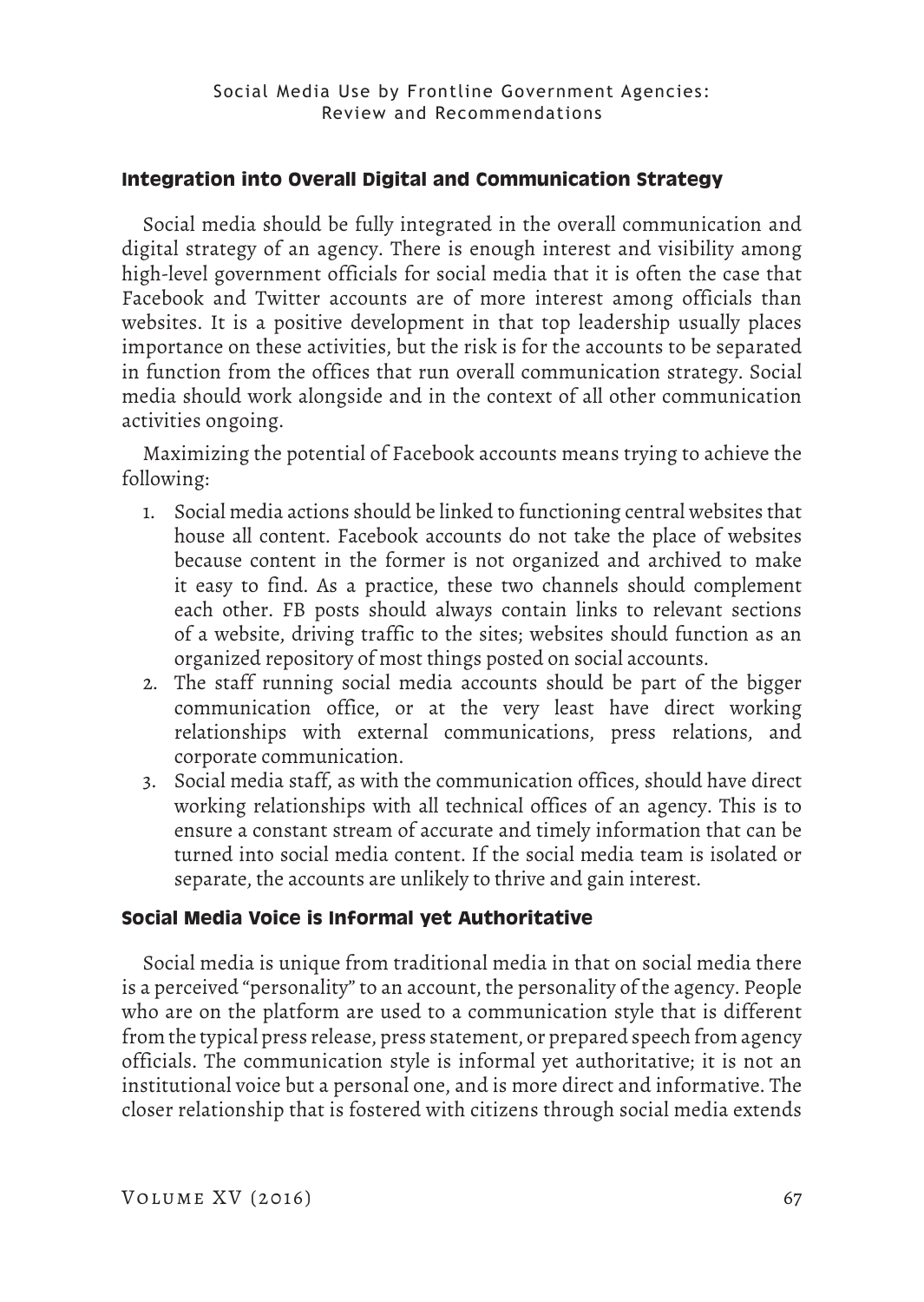to the style of communication. The FB page of an agency is just one among the FB pages of friends, of family, and of colleagues; it is not perceived as different. Audiences respond better to this type of voice and are more interested in what is being said when the tone is less institutional and more personal.

# **Written Policies and Guides**

Most agencies have social media accounts, but most of them do not have written policies and guidelines. Institutionalization of these accounts will be more secure and stable when there are written policies. A written social media policy may include the agency's preferences and rules on the following:

- a. Objectives and functions of the social media accounts
- b. Approval process and rules governing production of content
- c. Rules for which people and positions in an organization should have editing and administrative roles in the accounts
- d. Tone, voice, language, style to reflect the agency's brand
- e. Policies for public engagement through the site
- f. Code of conduct and manners of use (e.g., gender sensitivity, respectful behavior)
- g. Handling crisis situations related to social media posts
- h. Integration with all other digital channels
- i. Policies on privacy, confidentiality (tagging)
- j. Policies on starting new sites, groups, or channels
- k. Copyright rules
- l. Flowchart of complaint and query handling in the context of the organization
- m. Monitoring and evaluation (e.g., regular metrics and target-setting)

The written policies should apply to the entire suite of social media channels, including Twitter, FB, blogs, message boards, image and video sharing sites, and any similar new platforms.

It is not recommended that agencies have restrictive rules that extend to personal social media pages. In my own opinion, this infringes on the rights of employees to manage a space that is in their personal, not purely professional, sphere. However, it is appropriate to put restrictions on any depictions of work product, office-related materials, identities of coworkers, and documents or sensitive information, even on personal FB pages and microblogs.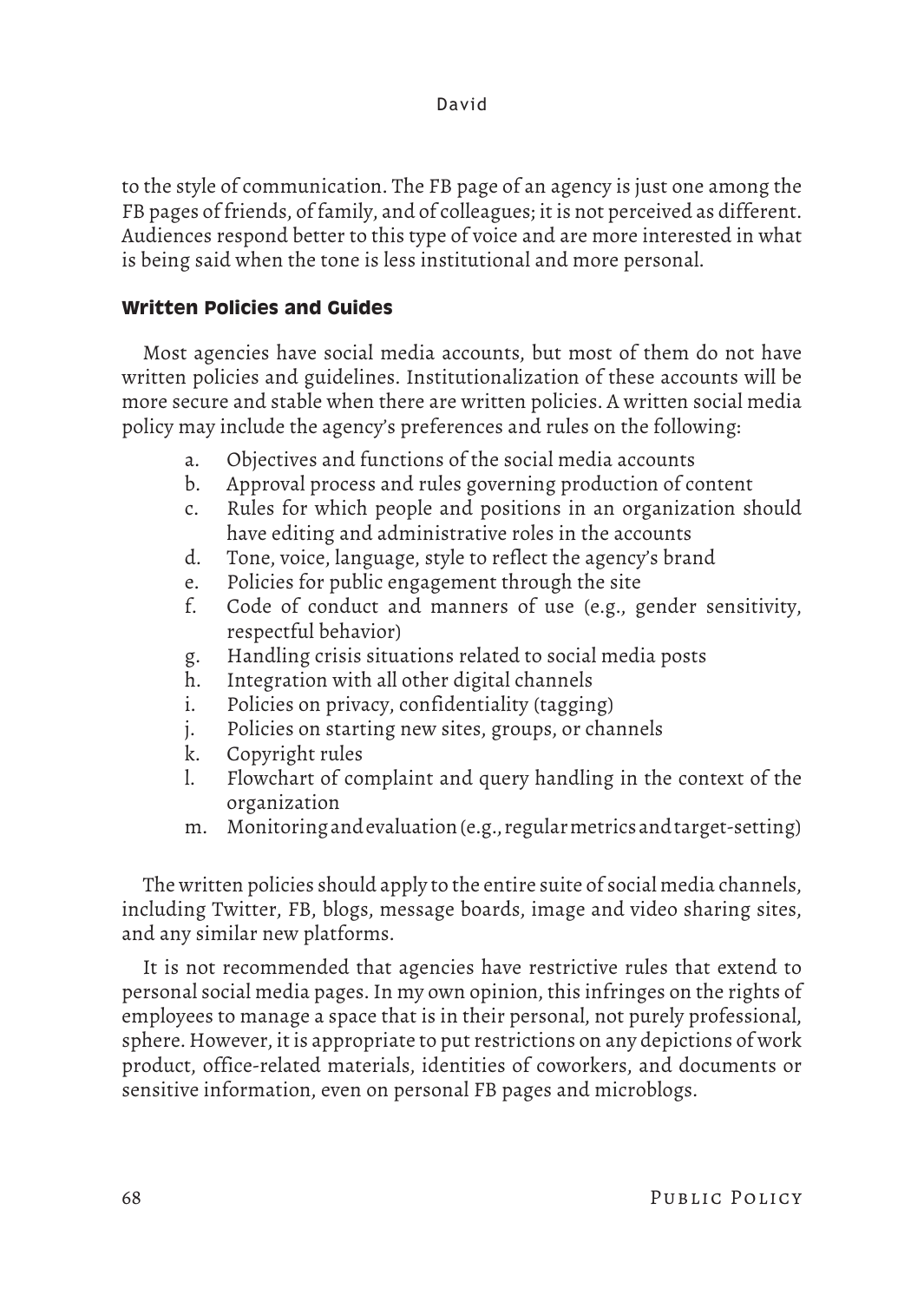## **Resource Investments**

The practice of building and maintaining social media accounts and identities has matured over the last few years, to the point where it is a highly technical area of work. Recognizing this and hiring professionals or training staff on social media use and marketing will lead to better performing social media strategies.

There is a mistaken popular notion that getting publicity on social media is free—that broad benefits of posts going viral and bringing in droves of followers can be done with no expense. Advertising costs on Facebook are relatively inexpensive compared to traditional media, given the quality of targeting it offers. Pushing ads for a short period to increase the number of followers is a good investment in that it has an extended effect. Even posts without paid boosts will eventually get high visibility if the content quality and strategy are good.

# **Organizational Set-Up**

Outsourcing social media function is not good practice. It is done by some agencies because of the high burden of work necessary to generate content, design and execute a strategy, and maintain a high level of engagement. Outsourced social media means the channel is managed by people who have limited familiarity with the agency's work, have no direct relationship with operational and technical offices, and are unable to respond to comments and questions on behalf of the agency.

In-house social media teams are in the best position to leverage the channel toward achieving the agency's goals. The team should be part of the bigger communication office—they should be given autonomy on postings and not have to go through too many layers in an approval process. Social media should have dedicated personnel, one or two depending on the number of channels being run. The team should have access to visual artists and multimedia designers so the dedicated personnel for social media can focus on substance, overall strategy, digital curation, content scheduling, moderating, and response.

Agencies that want to make their social media accounts responsive to reader comments and queries should have communication offices that have access and cooperative relationships with other offices. If an FB page is to function as a legitimate channel through which complaints can be brought to the agency,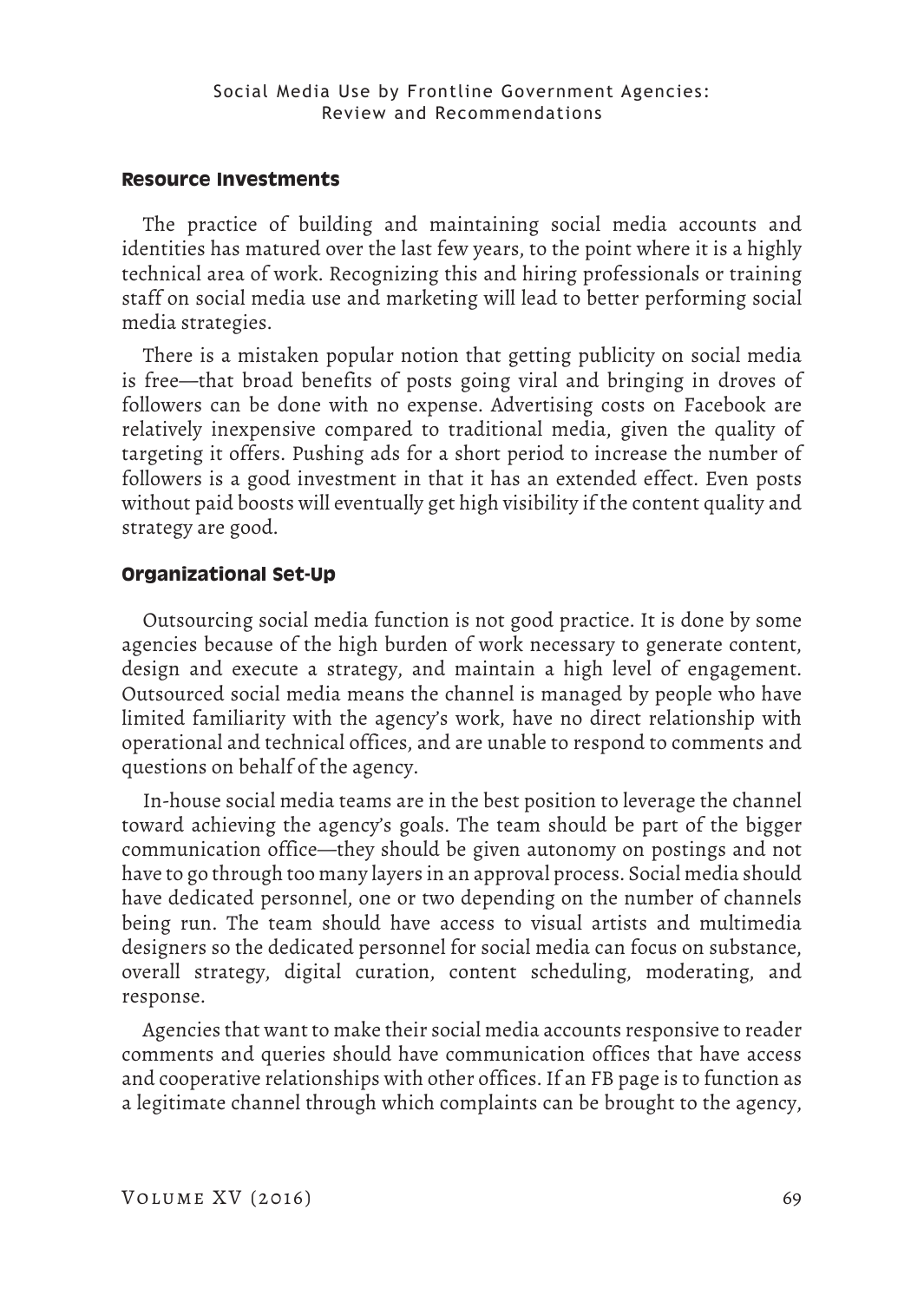problems can be alerted, and questions can be asked; then the social media personnel need to know where to get answers and where to send complaints. Without this cooperative relationship with other offices, creating an engaged and responsive page would be difficult.

## **Closing**

Agencies communicate with a variety of audiences to achieve different goals. Communicating through social media can help further agency work toward these goals within the context of often-emplaced communication strategies within the organization.

Agencies can choose to invest enough systems and manpower to take full advantage of the benefits of citizen access through social media. It can reduce transaction costs of service desks by dealing with queries online, which in turn can improve the reputation of offices because they not only are more responsive but they are responsive in a very public way. Having constant accessibility online increases public engagement with services, and it holds field personnel to account as a result of citizens and clients having a way to communicate with higher offices. Through more specialized functionalities such as FB groups, for example, internal audiences or personnel can create and maintain closer relationships with communities of practice (e.g., disaster risk reduction officials in different field offices, provincial health officers in a region).

In general, well-run social media communication in a government agency can expand community engagement and aid the agency in providing better services and managing its public presence (Bertot, Jaeger, and Grimes 2010). It has the potential to foster public perceptions of responsiveness, efficiency, transparency, and generally positive reputation-building through more direct client servicing and information dissemination. Agencies appear more reachable, accessible, and client-centered. However, a poorly-run social media strategy can result in the opposite; it can result in distrust, disengagement, and greater inefficiency. If response through the channel is slow or non-existent, the public will not take interest. An overly-cautious approach to social media postings and responses will likely backfire.

The large reach and high level of social media use of the Philippine public presents the government with opportunities in the online space. Given the nature of the medium as interactive, community-based, and network-building, the potential benefits for line agencies are bigger than in other agencies.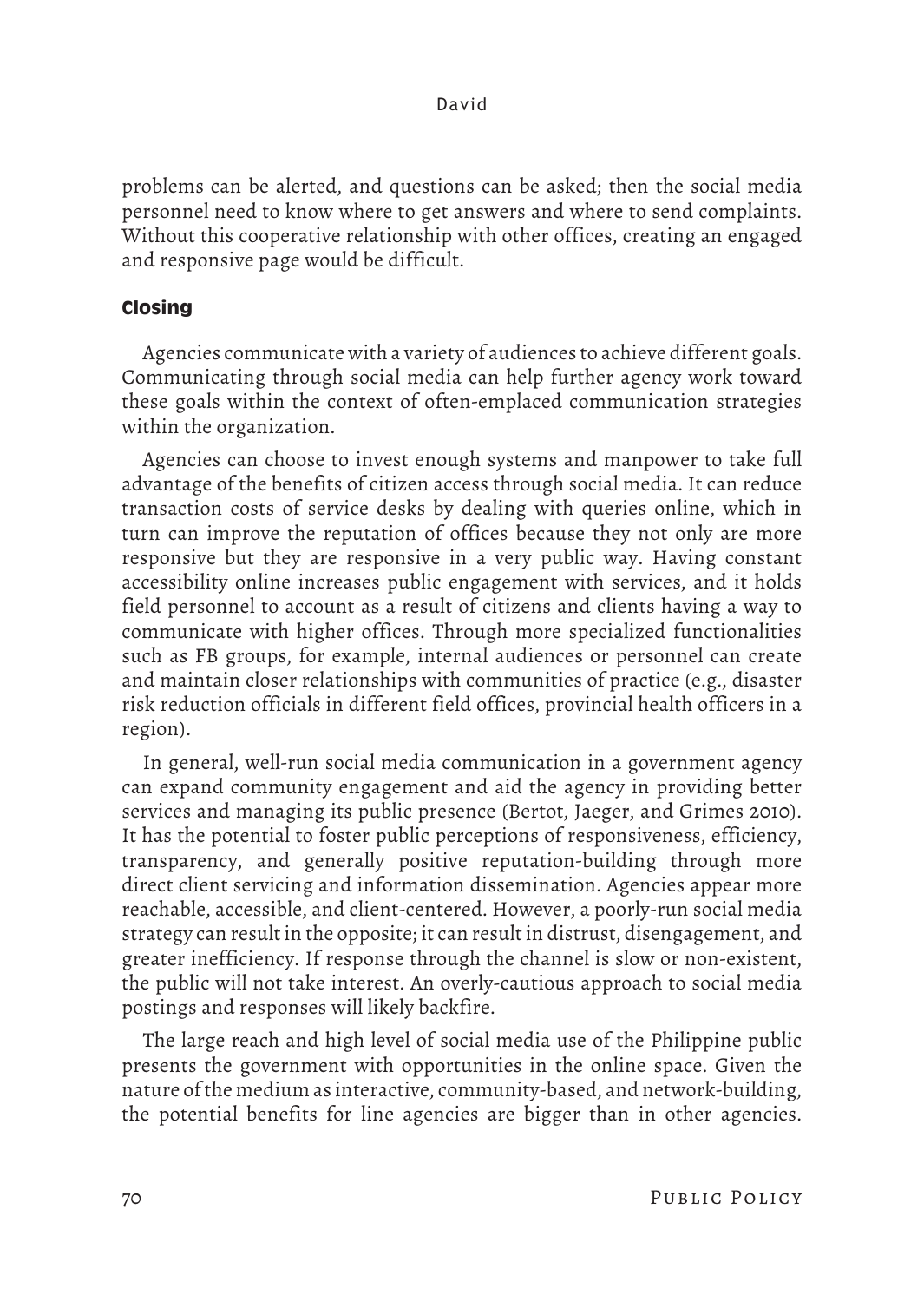Realizing the full potential of the various social media channels is possible if an agency is committed to transparency and public engagement as well as to making the necessary investments to build and foster an involved constituency online.

## **Notes**

- 1. This research was fully supported by the UP President Edgardo J. Angara Fellowship Awards Program. The author is grateful to the reviewers and selection committee for this grant, as well as the research assistance of Karen Varona, Beverly Brul, and Jenna Mae L. Atun.
- 2. "Philippines Internet Users," accessed November 1, 2016, http://www. internetlivestats.com/internet-users/philippines/

## **References**

- Albert, J.R.A. "Big Data for Measuring Progress and Development: Big Insights or Big Issues?" PIDS Policy Note 2014-04 (April 2014). http://dirp4.pids.gov.ph/ webportal/CDN/PUBLICATIONS/pidspn1404\_rev2.pdf.
- Allen, R.C. *Channels of Discourse, Reassembled: Television and Contemporary Criticism*. Chapel Hill: University of North Carolina Press, 1992.
- Bennett, L.W. "Gatekeeping and Press—Government Relations: A Multigated Model of News Construction." In *Handbook of Political Communication Research*, edited by Lynda Lee Kaid. Oxford: Routledge, 2004.
- Bertot, J.C., P.T. Jaeger, and J.M. Grimes. "Using ICTs to Create a Culture of Transparency: E-government and Social Media as Openness and Anti-corruption Tools for Societies." *Government Information Quarterly* 27 (3)(2010): 264-71.
- Cornwall, A. "Introduction: New Democratic Spaces? The Politics and Dynamics of Institutionalized Participation. *IDS Bulletin* 35(2)(2009). doi: 10.1111/j.1759- 5436.2004.tb00115.x.
- Delli Carpini, M.X., F.L. Cook, and L.R. Jacobs. "Public Deliberation, Discursive Participation, and Citizen Engagement: A Review of the Empirical Literature." *Annual Review of Political Science* 7 (2004): 315-44.
- Franks, P.C. *How Federal Agencies Can Effectively Manage Records Created Using New Social Media Tools.* Washington, D.C.: IBM Center for the Business of Government, 2010. http://observgo.uquebec.ca/observgo/fichiers/57504\_GRI%201.pdf.
- Harlow, S. and T.J. Johnson. "The Arab Spring: Overthrowing the Protest Paradigm? How the New York Times, Global Voices and Twitter Covered the Egyptian Revolution." *International Journal of Communication* 5 (2011): 1359-74.http://ijoc.org/ index.php/ijoc/article/view/1239.